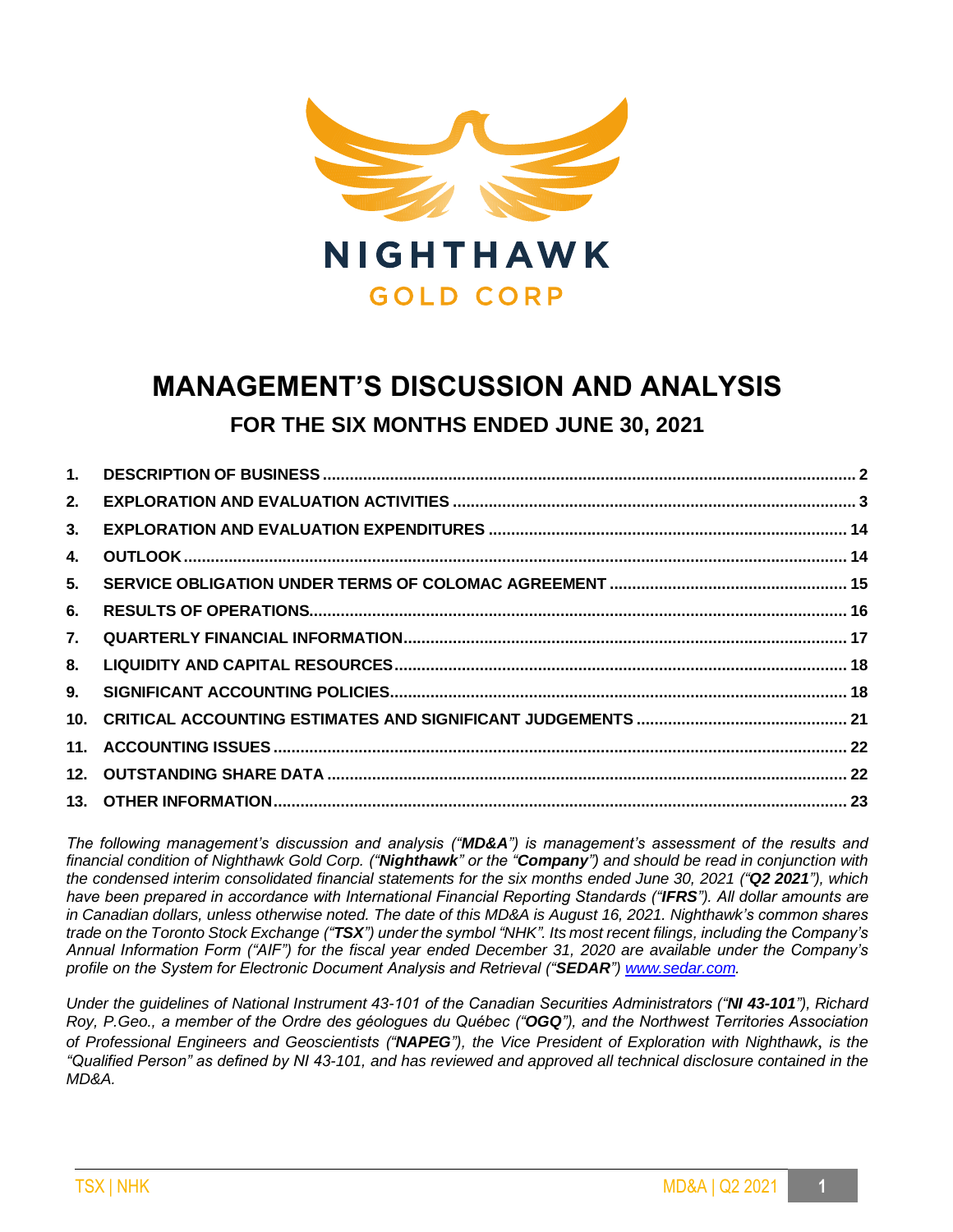

*Please refer to "NI 43-101 Technical Report and Up-Date of the Mineral Resource Estimate for the Indin Lake Gold Property, Northwest Territories, Canada", dated March 30, 2021, as filed under the Company's profile on [www.sedar.com.](http://www.sedar.com/)*

## **1. DESCRIPTION OF BUSINESS**

Nighthawk is a Canadian-based gold exploration company with 100% ownership of the Indin Lake Gold Property, a large, district-scale land position located 200 km north of Yellowknife, Northwest Territories ("**NWT**"), Canada. Nighthawk controls over 90% of a vastly underexplored Archean gold camp encompassing a total land package of 229,791 acres or 930 square kilometres ("**km**") within the Indin Lake Greenstone Belt.

Since its incorporation, mineral exploration activities have been Nighthawk's sole business and the Company has not conducted any revenue generating operations to date. As at June 30, 2021, Nighthawk had working capital of \$2.7 million (including cash of \$7.9 million), exploration and evaluation assets of \$11.7 million, restricted cash of \$4.7 million, and long-term liabilities, which primarily consisted of a provision for service obligation of \$3.0 million and a reclamation provision of \$0.4 million. As of June 30, 2021, the Company has flow-through expenditure commitments of \$0.4 million which must be spent by December 31, 2022.

The global outbreak of COVID-19 ("**Coronavirus**") continued during the three months ended June 30, 2021, which has had a significant impact on businesses through the restrictions put in place by the Canadian governments regarding travel, business operations and isolation/quarantine orders. At this time, the extent of the impact the Coronavirus outbreak may have on the Company is unknown, as this will depend on future developments that are highly uncertain and that cannot be predicted with confidence. These uncertainties arise from the inability to predict the ultimate geographic spread of the disease, and the duration of the outbreak, including the duration of travel restrictions, business closures or disruptions, and quarantine/isolation measures that are currently, or may be put, in place by Canada and other countries to fight the spread of the virus. While the extent of the impact is unknown, we anticipate this outbreak may cause supply chain disruptions, and staff shortages, all of which may negatively impact the Company's business and financial condition.

In light of the current Coronavirus pandemic, the Company has taken precautions to ensure the safety and well-being of all personnel at site, as well as the surrounding communities. The Company resumed exploration activities in March 2021. As of the date of this document, the Company is not aware of any site personnel having contracted Coronavirus.

Under an agreement dated February 17, 2021, the Company was granted an option to acquire a 100% interest in the Kim and Cass Property, consisting of 4 contiguous mining leases adjacent to Nighthawk's existing Indin Lake Gold Property. As part of the terms of the option agreement, the Company has agreed to pay aggregate consideration of \$1.1 million (pursuant to the schedule below) and grant a 2.5% net smelter return ("**NSR**") royalty. In addition, the Company shall have the right, at any time, to purchase up to 100% of the NSR for up to \$2.5 million, thereby reducing the NSR to zero if the full 100% is purchased. The payment schedule is as follows:

- Upon execution of the option agreement \$400,000 (which was satisfied in full by the issuance of 340,000 common shares of the Company valued at \$374,000);
- On or before February 17, 2022 \$350,000 in any proportion of common shares or cash, at the Company's full discretion; and
- On or before February 17, 2023 \$350,000 in any proportion of common shares or cash, at the Company's full discretion.

On April 8, 2021, the Company completed a private placement pursuant to which the syndicate of underwriters purchased 2,550,000 units ("**2021 Units**"), 865,000 flow-through units (the "**2021 FT Units**"), and 5,750,000 premium flow-through units (the "**2021 Premium FT Units**") on a bought deal private placement basis (the "**April 2021 Offering**") for aggregate proceeds of \$10.95 million. The 2021 Units were sold at a price of \$0.96 per 2021 Unit, the 2021 FT Units were sold at a price of \$1.15 per 2021 FT Unit, and the 2021 Premium FT Units were sold at a price of \$1.305 per 2021 Premium FT Unit. Each 2021 Unit was comprised of one non-flow-through common share and 0.4 of one common share purchase warrant (each whole warrant, a "**2021 Warrant**"). Each 2021 FT Unit was comprised of one flow-through common share and 0.4 of one 2021 Warrant. Each 2021 Premium FT Unit was comprised of one flow-through common share and 0.4 of one 2021 Warrant. The common share component of both the 2021 FT Units and the 2021 Premium FT Units were qualified as "flow-through shares" within the meaning of the Income Tax Act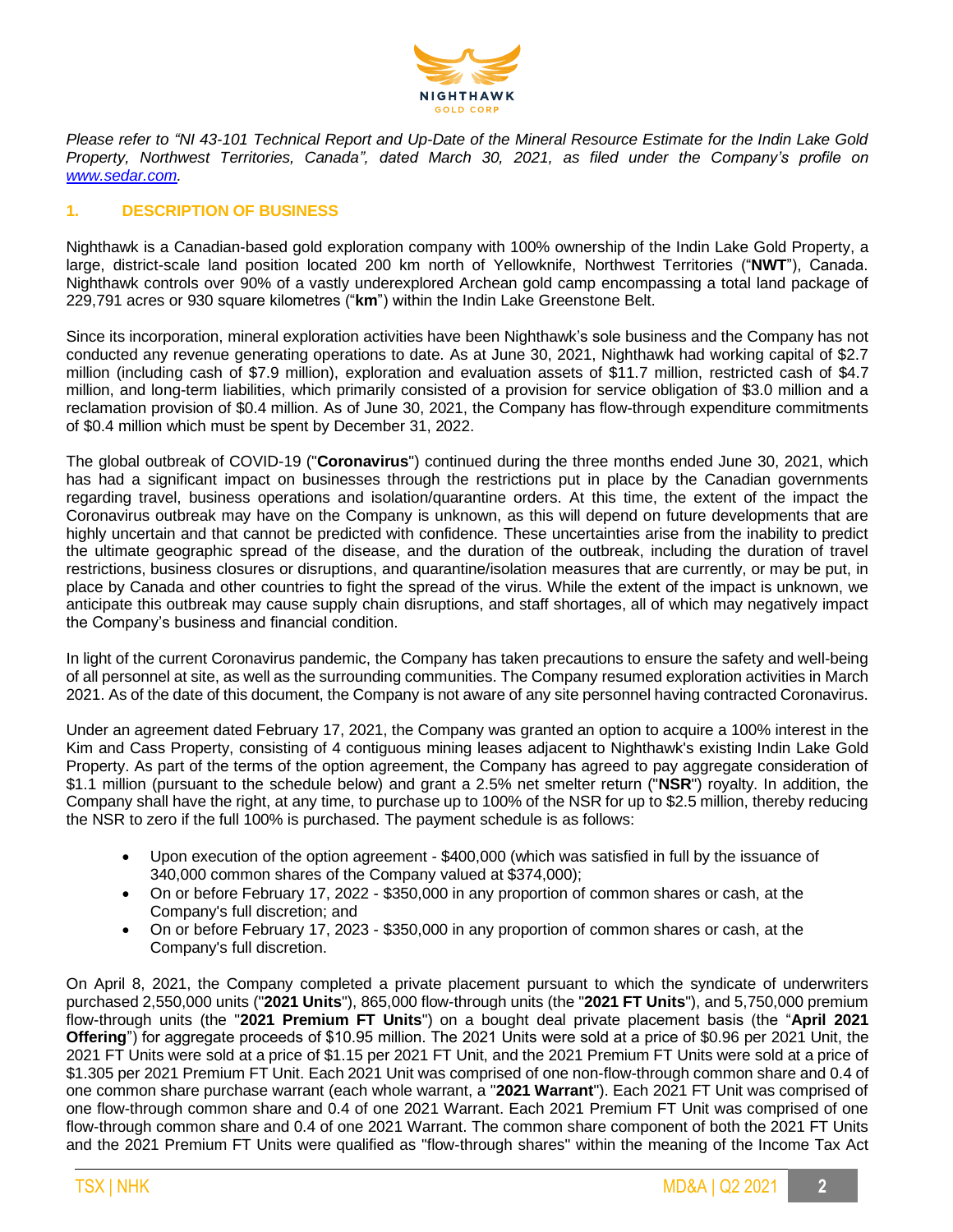

(Canada). Each 2021 Warrant entitled the holder thereof to acquire one common share at a price of \$1.35 until April 8, 2023.

Subsequent to period end on July 7, 2021, the Company completed a prospectus offering of 8,265,250 units ("**July 2021 Units**") and 11,589,500 flow-through units ("J**uly 2021 FT Units**") on a bought deal basis for aggregate proceeds of approximately \$27 million. The July 2021 Units were sold at a price of \$1.15 per unit, and the July 2021 FT Units were sold at a price of \$1.51 per FT unit. Each July 2021 Unit was composed of one non-flow-through common share and half of one common share purchase warrant (each whole warrant, a "**July 2021 Warrant**"). Each July 2021 FT Unit is composed of one flow-through common share and half of one July 2021 Warrant, issued on a flow-through basis. Each whole July 2021 Warrant entitled the holder thereof to acquire one common share at a price of \$1.50 until July 7, 2023. The underwriters were issued 595,642 broker warrants exercisable until July 7, 2023, at an exercise price equal to \$1.15 per common share.

# **2. EXPLORATION AND EVALUATION ACTIVITIES**

# *INDIN LAKE GOLD PROPERTY*



*Figure 1 Indin Lake Gold Property*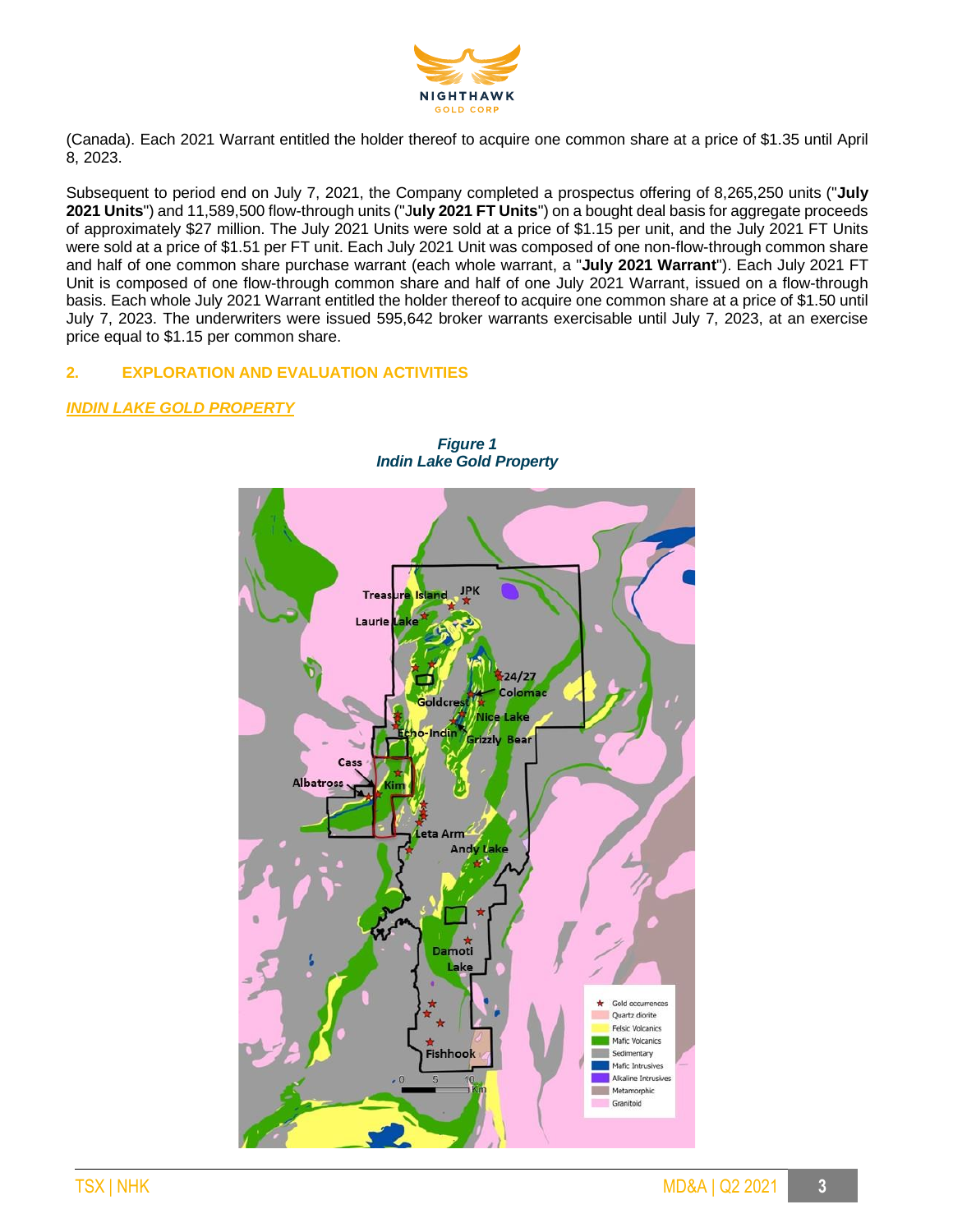

The Indin Lake Gold Property lies along the West Bay – Indin Lake Fault Zone, a regional structure that extends over 200 km from the shores of Great Slave Lake to areas north of the Indin Lake Greenstone Belt. This fault zone contains the historical Giant and Con gold mines (historical production of approximately 13 million ounces of gold ("**oz Au"**) to the south and Colomac (historic production of 527,908 oz Au) within its northern extent. The Company believes this structure has played a major role in the development and localization of gold mineralization; much the same role as that of other large regional fault zones, such as the Destor-Porcupine Fault's influence on gold deposit formation within the Timmins gold camp. The Indin Lake Greenstone Belt remains one of the few underexplored historic Archean gold camps in Canada.

The property is located within a historic gold camp which had been largely ignored for almost twenty-five years, rendering it vastly underexplored with numerous untested prospective targets. Several gold deposits and showings lie within the property, the most significant being the Colomac Deposit ("**Colomac**"), a former producing open pit gold mine, which was acquired by Nighthawk in January 2012 (see Section 2.1 – Acquisitions). Nighthawk has significantly advanced Colomac along with four other deposits (Goldcrest, Grizzly Bear 24 and 27), that sit within close proximity to Colomac (the "**Colomac Centre**") while testing a number of high-priority regional gold exploration targets within its Indin Lake Gold Property. The Company has also conducted prospecting and regional mapping activities in search of new discoveries.

# *2.1 Acquisitions*

In August 2008, Nighthawk acquired 6 mining leases and 6 mining claims within the Indin Lake Greenstone Belt known as the Damoti Lake Gold Property, subject to an existing 2% NSR.

Under agreements dated in January 2011, and as amended in April 2013, the Company acquired a 100% interest in 15 mining leases and 3 mining claims located within the Indin Lake Greenstone Belt (the "**Indin Lake Claims/Leases**"), subject to existing NSR's on certain claims ranging from 2% to 5%, for payments totalling \$0.73 million.

In January and April 2011, the Company staked 107 additional mining claims within the Indin Lake Greenstone Belt thereby linking the Damoti Lake Gold Property with the Indin Lake Claims/Leases and consolidating much of the Indin Lake Gold camp to form the Indin Lake Gold Property.

Subsequent to year end on February 17, 2021, the Company entered into a binding option agreement for the Kim & Cass Property, 4 contiguous mining leases adjacent to Nighthawk's existing Indin Lake Gold Property as further described in Section 1 – Description of Business.

#### *Acquisition of Colomac Property*

On January 26, 2012, the Company completed an agreement (the "**Colomac Agreement**") to acquire 100% of the mineral claims and leases of the former producing Colomac Gold Mine and surrounding mineral leases (the "**Colomac Property**"), from Aboriginal Affairs and Northern Development Canada ("**AANDC**"). The Colomac Property lies within the central portion of Nighthawk's 229,791-acre Indin Lake Gold Property.

As consideration for the Colomac Property, Nighthawk committed to perform reclamation services on three other sites within the Indin Lake Gold Property land package which are the responsibility of AANDC, being the Diversified, Chalco Lake, and Spider Lake sites. The obligation for the reclamation services being carried out on behalf of AANDC totals a maximum of \$5.0 million. Upon closing, security in the form of letters of credit totalling \$5.0 million (\$3.0 million for the Diversified site, \$1.0 million for the Chalco Lake site and \$1.0 million for the Spider Lake site) were posted in favour of AANDC (collectively, the "**Colomac LOC's**") to secure the obligation to perform the services for each site. The Colomac LOC's are secured by guaranteed investment certificates at a Canadian chartered bank for the same amounts (the "**Colomac GIC's**"). The Company did not assume the reclamation liabilities of these three sites and is not responsible for any historical environmental liabilities associated with the Colomac Property. Upon completion of the reclamation services to the satisfaction of an independent third-party engineer, the Colomac LOC's with respect to each site will be released and the hold restriction on the related Colomac GIC will be eliminated. At any time, the Company may terminate the liability relating to this service obligation, but consequently would relinquish the related Colomac GIC still held as security against the Colomac LOC's at that time. See Section 5 – Service Obligation Under Terms of Colomac Agreement for further details. In March 2013, the reclamation activities at the Chalco Lake site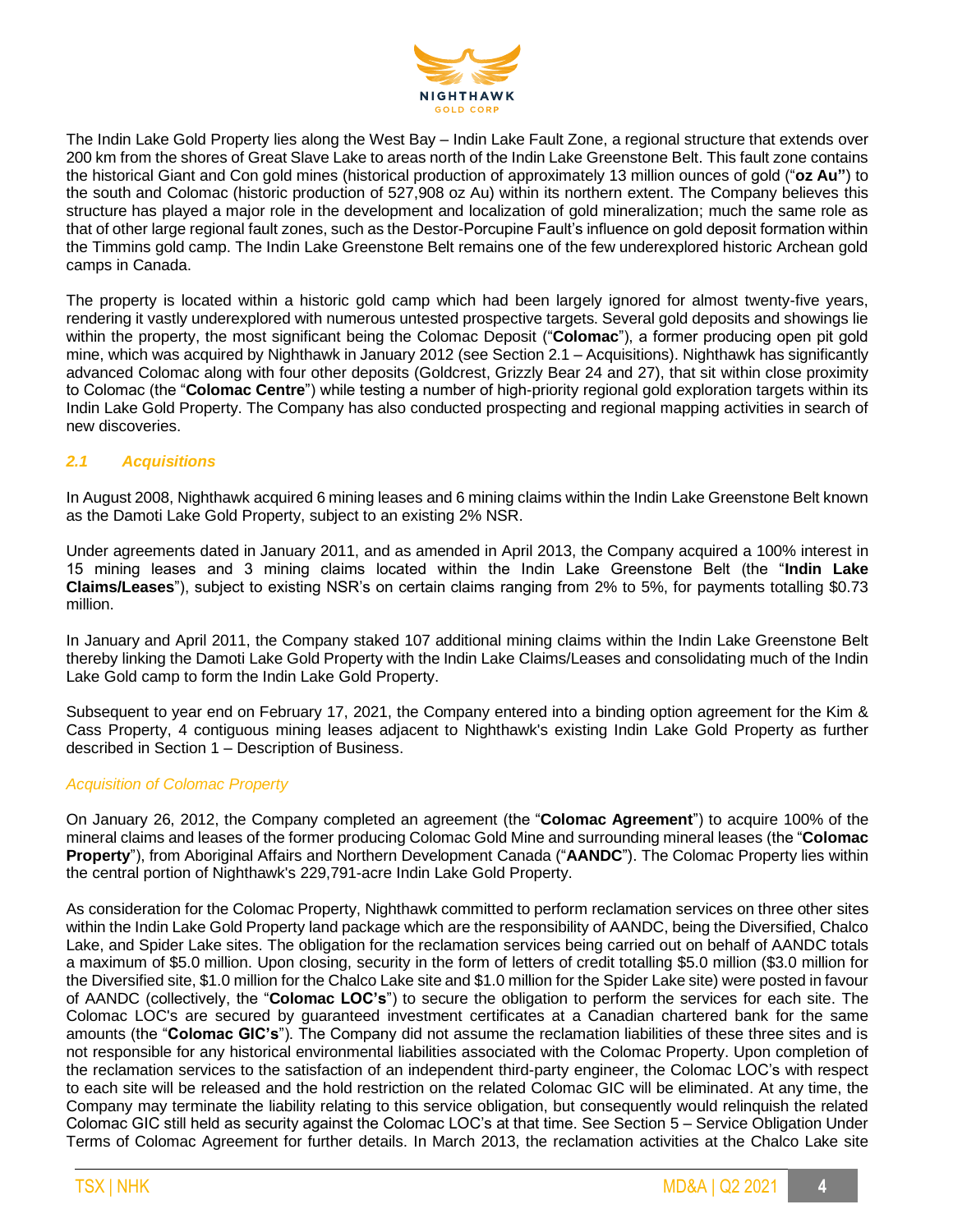

were completed as the approval of the third-party engineer was obtained. Thus, the Colomac LOC with respect to the Chalco Lake site was released and the hold restriction on \$1.0 million was eliminated.

## *2.2 Colomac*

## *History of the Colomac Property*

Gold was initially discovered at the Colomac Property in 1945. In 1990, Neptune Resources Corp. ("**Neptune**") put the property into production but shut it down in 1991 due to unfavourable gold prices after producing 138,600 ounces of gold. Royal Oak acquired Colomac from Neptune in April 1993. Royal Oak Mines Incorporated ("**Royal Oak**"), recommenced stripping operations in March 1994, with first gold production in July 1994. Royal Oak closed the mine in December 1997 citing low gold prices, and subsequently filed for court protection from its creditors under the Companies' Creditors Arrangement Act in April 1999. The AANDC (Aboriginal Affairs and Northern Development Canada) became the owner of Colomac by way of Court Order dated December 13, 1999, following the receivership of Royal Oak and its related companies and proceeded to complete the required remediation for the site. All mining and milling facilities were removed from the site subsequent to AANDC taking control of the property. During its peak, Royal Oak employed over 250 workers on the Colomac site, with reported total production of 527,908 ounces of gold.

## *Colomac Centre - Summary*

The Colomac camp site is located within the Colomac Centre and is accessed by winter road from Yellowknife for approximately three months each year, or year-round by aircraft to a 5,000-foot airstrip on site. The five known gold deposits (Colomac, Goldcrest, Grizzly Bear, 24 and 27), are all part of the 2021 Mineral Resource Estimate (the "**2021 MRE**"). The main Colomac Deposit saw historical, intermittent mining from 1990 to 1997 (see discussion above) and was limited to one of three shallow open pits developed on a steeply dipping quartz diorite intrusion. Mining activities exploited only a small portion of the 7 km mineralized strike length. All mining and processing equipment and infrastructure have been removed from site.

The five known gold deposits lie within a north striking, steeply dipping, Archean greenstone belt of deformed sedimentary and intermediate to ultramafic volcanic rocks. Deposits appear in two distinct geological settings. Colomac and Goldcrest are hosted within a differentiated mafic intrusion or sill, whereas the Grizzly Bear and 24/27 deposits occur near or within the sedimentary/volcanic rock contact.

Colomac occurs in a north-south striking differentiated mafic sill approximately 9 km long and 160 m wide bounded by mafic volcanic rocks. Mineralization is predominantly free gold spatially associated with quartz-carbonate veining and minor sulphides. During deformation, the sill behaved as a competent unit enclosed within more ductile rocks, thus representing the classic competency contrast condition present in many Archean lode gold camps. This has led to the preferential emplacement of gold-bearing veins within the intrusion.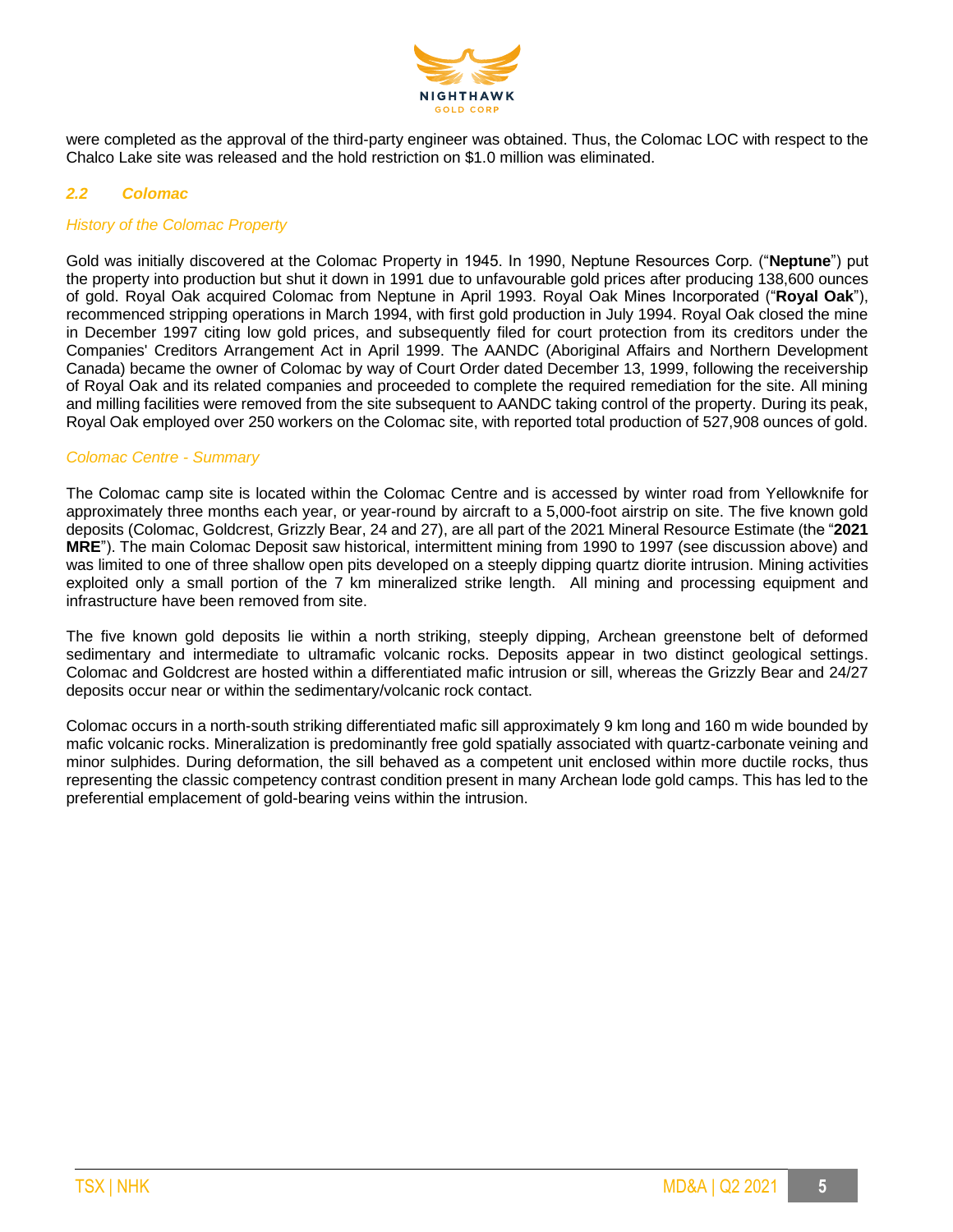

#### *Figure 2 Colomac Centre*



#### *Colomac - Mineralized Zones and Exploration Potential*

The main Colomac deposit was arbitrarily divided into six mineralized zones (Zones 1.0, 1.5, 2.0, 2.5, 3.0 and 3.5) along a 7 km strike length, see Figure 3 (plus an additional 2km to the south which has never been tested). Colomac has received the majority of drilling metres since its acquisition in 2012, and currently accounts for 88% of the global resource base. The discovery of high-grade at Zone 1.5 in 2014 became the focus of the exploration program, with drilling aimed at further delineating this discrete high-grade domain, as well as targeting the potential for other highgrade domains along the 7 km strike length. This prompted the Company to conduct deeper drilling within Zones 1.5, 2.0 and 3.5, which led to the discovery that the mineralized portion of the sill (the quartz diorite) expanded in true width from 30-50 metres in the near surface environment up to 155 metres at depths below 600 m vertical.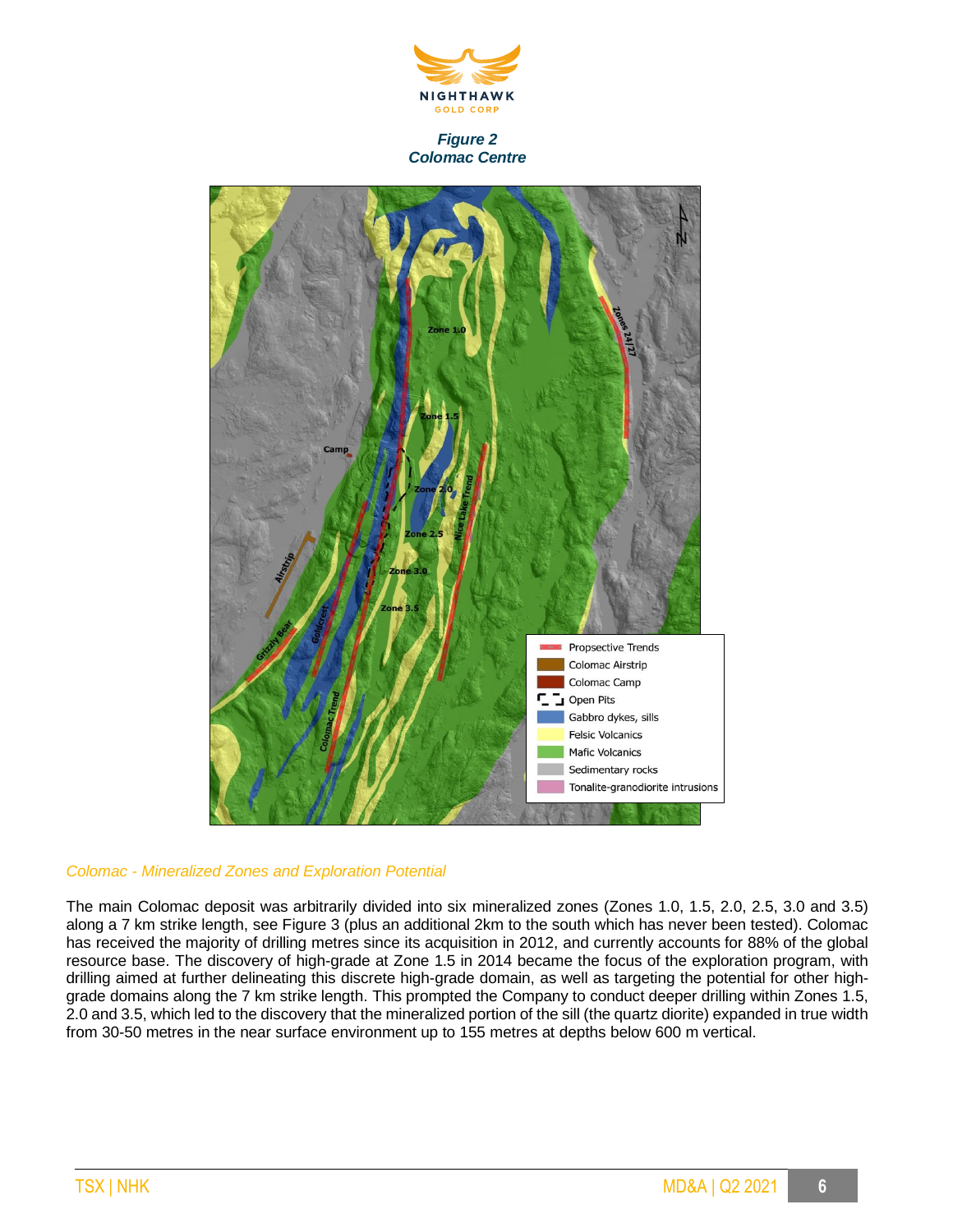

## *Figure 3 Main Colomac Deposit*



There remains considerable room for expansion along strike as well as to depth, but the near-term focus will be to optimize the near-surface resource growth opportunities.

## *Other Deposits within the Colomac Centre*

Located immediately to the west of Zone 3.5 at Colomac lies a sister sill which is host to the Goldcrest Deposit. Goldcrest has an estimated 3 km strike length and previous drilling tested mineralization down to 350 metres below surface, where it remains open.

Grizzly Bear is located west of Goldcrest within the contact between sedimentary and volcanic rocks. Drilling has supported the continuity of this deposit and extended it to a depth of 200 metres vertical, where it remains open.

The 24/27 deposits are located approximately 3 km east of Zone 1.0 at Colomac have never been drilled by the Company. Inferred resources for these deposits are based on historical drilling conducted prior to Nighthawk's acquisition of the Colomac Property. In 2019 and 2020, the Company carried out extensive outcrop stripping, mapping, and channel sampling programs on this highly prospective area to better understand the controls on mineralization in preparation for future drilling.

The Company intends to test all of these targets as part of the 2021 drilling program, where they will be drilled principally on-strike for additional in-pit resources.

#### *Mineral Resource Estimate – 2021 MRE*

On March 1, 2021, the Company reported an update to the 2020 mineral resource estimate on the Indin Lake Gold Property (the "**2020 MRE**", see press release dated July 28, 2020, and corresponding technical report dated September 11, 2020, as filed on SEDAR), prepared by InnovExplo Inc. ("**InnovExplo**"), an independent firm based in Val-d'Or, Québec, in accordance with National Instrument 43-101 ("NI 43-101). The updated mineral resource estimate (the "**2021 MRE**") builds upon the 2020 MRE and includes 10,999 metres of drilling completed in 2020. The 2021 MRE outlined 38.7 million tonnes ("**Mt**"), at an average grade of 1.81 grams per tonne gold ("**g/t**", "**Au**"), for 2.25 Moz of Indicated Resources and 11.5 Mt at an average grade of 2.13 g/t Au for 0.79 Moz of Inferred Resources.

The following summary is supported by the NI 43-101 technical report, titled *"NI 43-101 Technical Report and up-date of the Mineral Resource Estimate for the Indin Lake Gold Property, Northwest Territories, Canada",* dated effective February 26, 2021 and prepared by Marina Iund, P.Geo., M.Sc., Carl Pelletier, P.Geo., and Gustavo Durieux, P.Geo., M.A.Sc. of InnovExplo Inc., an independent mining and exploration consulting firm based in Val-d'Or, Quebec. All the authors are independent qualified persons ("**QPs**") as defined by NI 43-101.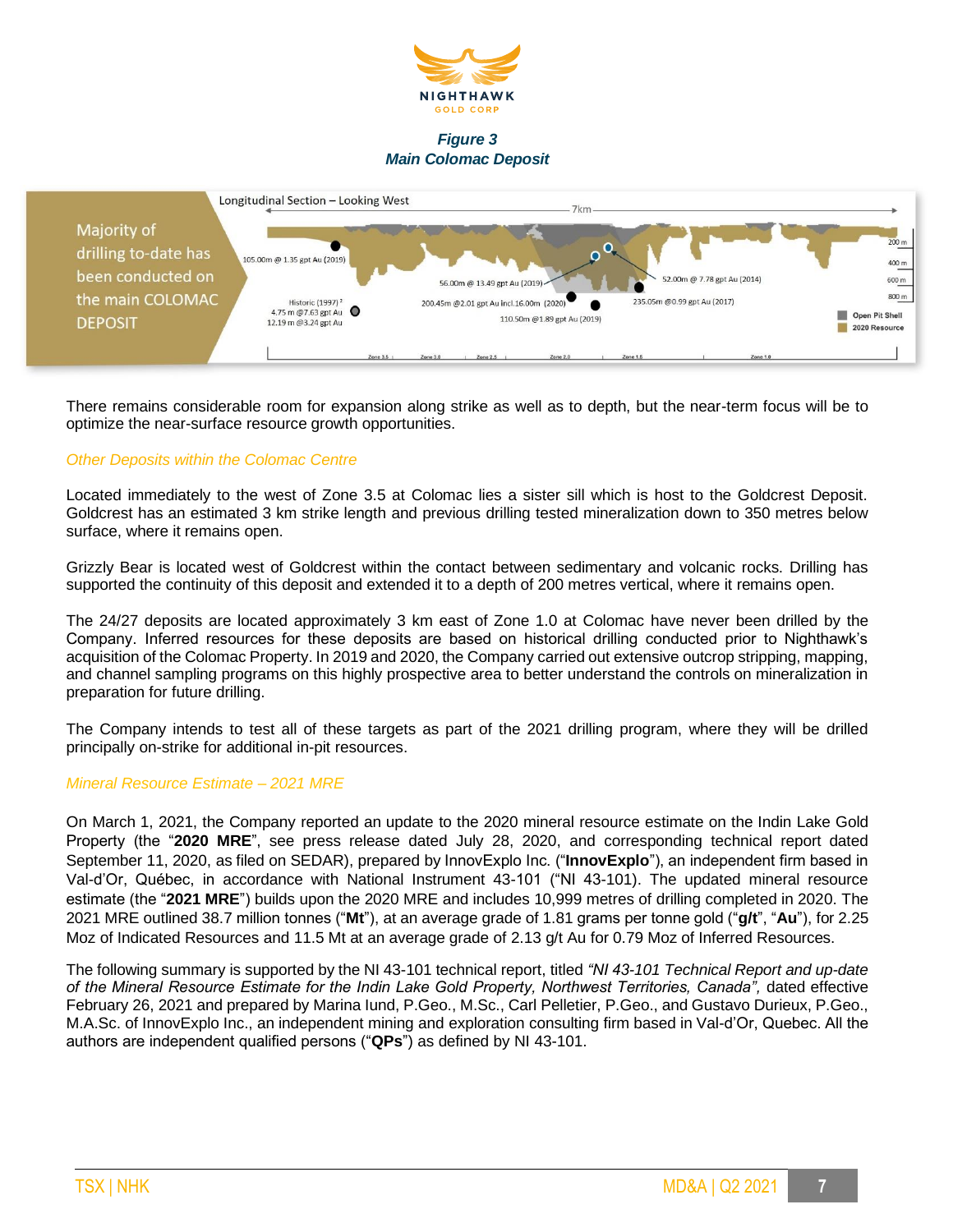

|                 | Area (mining   | Cut-off      | Indicated resource       |            |               | Inferred resource            |            |               |  |
|-----------------|----------------|--------------|--------------------------|------------|---------------|------------------------------|------------|---------------|--|
| <b>Deposit</b>  | method)        | (g/t)        | Tonnage<br>$(T*1000)$    | $AU$ (g/t) | <b>Ounces</b> | <b>Tonnage</b><br>$(T*1000)$ | $AU$ (g/t) | <b>Ounces</b> |  |
| Colomac         | Open pit       | 0.6          | 15,147                   | 1.64       | 797,400       | 219                          | 1.47       | 10,300        |  |
|                 | <b>UG Bulk</b> | 1.1          | 19,884                   | 1.97       | 1,262,000     | 9,485                        | 1.97       | 601,800       |  |
| Goldcrest       | Open pit       | 0.6          | 2,003                    | 1.50       | 96,800        | 76                           | 1.59       | 3,900         |  |
|                 | <b>UG Bulk</b> | 1.1          | 717                      | 1.84       | 42,500        | 255                          | 1.57       | 12,900        |  |
| Grizzly<br>Bear | Open pit       | 0.6          | 776                      | 1.57       | 39,200        | 23                           | 1.24       | 900           |  |
|                 | <b>UG Bulk</b> | 1.1          | 208                      | 1.68       | 11,200        | 59                           | 1.51       | 2,900         |  |
|                 | Open pit       | 0.6          | ۰                        |            |               | 424                          | 1.83       | 25,000        |  |
| 24/27           | UG Bulk        | 1.1          | $\overline{\phantom{a}}$ |            |               | 184                          | 1.80       | 10,600        |  |
|                 |                | Sub-total    | 38,736                   | 1.81       | 2,249,100     | 10,724                       | 1.94       | 668,300       |  |
| Damoti          | UG selective   | 2.00         | ٠                        |            |               | 736                          | 4.97       | 117.800       |  |
|                 |                | <b>TOTAL</b> | 38,736                   | 1.81       | 2,249,100     | 11,460                       | 2.13       | 786,100       |  |

## **2021 Mineral Resource Estimate for the Indin Lake Gold Property (Effective date of February 26, 2021)**

*Notes to accompany the Mineral Resource Estimate:*

- 1. *The independent and qualified persons for the mineral resource estimate, as defined by NI 43-101, are Marina Iund, and Carl Pelletier, P.Geo., both from InnovExplo Inc., and the effective date is February 26, 2021.*
- 2. *These mineral resources are not mineral reserves, as they do not have demonstrated economic viability.*
- 3. *The mineral resource estimate follows current CIM definitions and guidelines for mineral resources.*
- 4. *The results are presented undiluted and are considered to have reasonable prospects of economic viability.*
- 5. *The estimate encompasses six (6) gold deposits (Colomac, 24, 27, Goldcrest, Grizzly Bear and Damoti), subdivided into 52 zones (6 for Colomac, 2 for 24/27, 3 for Goldcrest, 3 for Grizzly Bear and 38 for Damoti), each defined by individual wireframes, with a minimum true thickness of 3.0 m for the Colomac, 24/27, Goldcrest and Grizzly Bear deposits and a minimum true thickness of 2.0 m for the Damoti deposit, using the grade of the material when assayed or a value of zero when not assayed. One (1) low-grade envelope was created using the quartz diorite geological solid for the Colomac deposit and four (4) low-grade envelopes were created using the BIF geological solid for the Damoti deposit. The resource was estimated using GEOVIA GEMS 6.8.2.*
- 6. *High-grade capping supported by statistical analysis was done on raw assay data before compositing and established on a per-zone basis. Colomac deposit: all zones were capped at 50 g/t, except for the low-grade Zone 1.0 and the low-grade envelope, which were capped at 15 g/t; 24/27 deposits: not capped; Goldcrest and Grizzly Bear deposits: all zones were capped at 30 g/t; Damoti deposit: all high-grade zones were capped at 100 g/t, except zones 2000, 2100 and 2200 which were capped at 45 g/t and Zone 4300, which was capped at 40 g/t. The low-grade envelopes were capped at 20 g/t.*
- 7. *Grade interpolation was performed with the ID3 method on 1.5-m composites for the Colomac, Goldcrest and Grizzly Bear deposits, with the ID2 method on 1.5-m composites for the 24/27 deposits, and with the OK method on 1.0-m composites for the Damoti deposit. The Colomac, 24/27, Goldcrest, Grizzly Bear block models have a block size of 5.0 m by 10.0 m by 10.0 m, and the Damoti block model has a block size of 3.0 m by 3.0 m by 3.0 m.*
- 8. *Bedrock was assigned a density value of 3.2 g/cm<sup>3</sup> for the Damoti deposit and a value of 2.7 g/cm<sup>3</sup> for the Colomac, 24/27, Goldcrest and Grizzly Bear deposits, corresponding to the mean of SG measurements. A fixed density value of 2.00 g/cm<sup>3</sup> was assigned to the overburden.*
- 9. *The mineral resource estimate is classified as indicated and inferred. For the Colomac, 24/27, Goldcrest and Grizzly Bear deposits, the Inferred category is defined with a minimum of two (2) drill holes within the areas where the drill spacing is less than 75 m and shows reasonable geological and grade continuity. The Indicated mineral resource category is defined with a minimum of three (3) drill holes within*  the areas where the drill spacing is less than 50 m. For the Damoti deposit, the Inferred category is defined with a minimum of two (2) drill *holes within the areas where the drill spacing is less than 60 m and shows reasonable geological and grade continuity. Clipping boundaries were used for classification based on those criteria.*
- 10. *The mineral resource estimate is locally pit-constrained with a bedrock slope angle of 50° and an overburden slope angle of 30°. It is reported at a rounded cut-off grade of 0.6 g/t Au (in pit), 1.10 g/t Au (underground bulk) and 2.00 g/t Au (underground selective). Specific extraction methods are used only to establish the reasonable prospect for an eventual economical extraction. The cut-off grades were calculated using the following parameters: mining cost = CA\$3.75 to CA\$ 65.00; processing cost = CA\$22.50; G&A = CA\$8.00; refining and selling costs = CA\$ 5.00; gold price = US\$ 1,650.00/oz; USD:CAD exchange rate = 1.25; and mill recovery = 97.0%. The cut-off grades should be reevaluated in-light of future prevailing market conditions (metal prices, exchange rates, mining costs etc.).*
- 11. *The number of metric tonnes was rounded to the nearest thousand, following the recommendations in NI 43-101 and any discrepancies in the totals are due to rounding effects. The metal contents are presented in troy ounces (tonnes x grade / 31.10348).*
- 12. *InnovExplo Inc. is not aware of any known environmental, permitting, legal, title-related, taxation, socio-political, or marketing issues, or any other relevant issue not reported in the Technical Report, that could materially affect the Mineral Resource Estimate.*

It should be noted that due to the delay in the turnaround of assay results, only 67% of assays from the 2020 drilling program were used as part of the 2021 MRE update.

The 2021 MRE was generated using reasonable cut-off grades for pit constrained, potential bulk underground and potential selective underground extraction mining methods. Specific extraction methods are used only to establish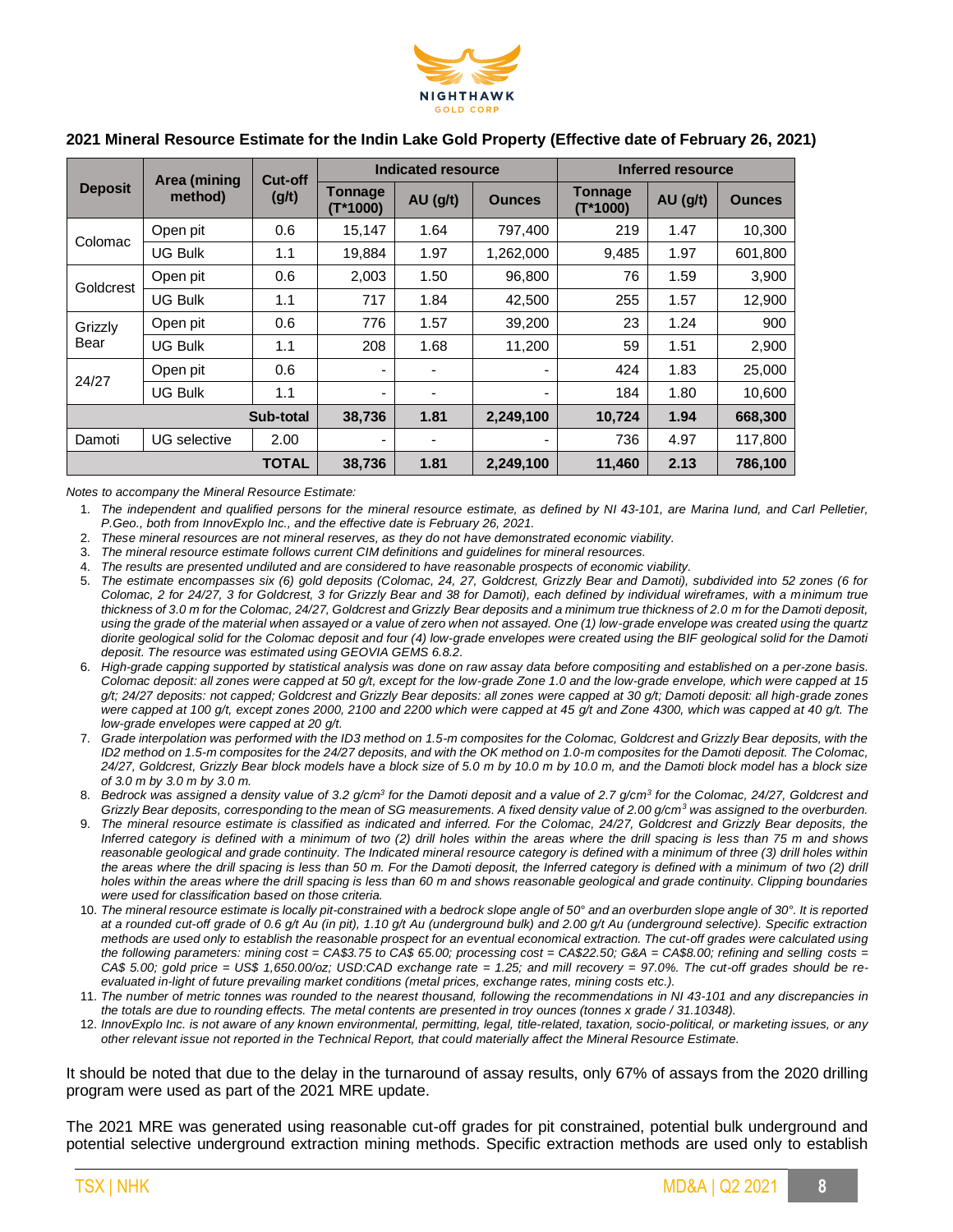

reasonable cut-off grades for various portions of the deposits. No Preliminary Economic Analysis, Pre-Feasibility Study or Feasibility Study has been completed to support economic viability and technical feasibility of exploiting any portion of the mineral resources, by any specified mining method. The "reasonable prospects for eventual economic extraction" were satisfied with a constrained pit shell (open pit) and manual selection of blocks (underground) according to the economical parameters selected (cut-off grade, mining method, etc.) and the geological continuity of the mineralization.

## *Preliminary Metallurgical Results*

A total of four (4) metallurgical studies have been completed with samples from seven (7) mineralized zones within the Colomac and Goldcrest deposits. Testing was completed at Bureau Veritas in Richmond, BC, and audited by Starkey & Associates Inc. in Oakville, Ontario. The results to-date compare favourably to similar North American projects with the most recent test results findings being consistent with previous studies showing that Colomac rock performs exceptionally well in terms of its grind characteristics, gold recoveries, purity, and responsiveness to all standard gold recovery technologies. The Colomac test program is still at an early stage of evaluation, where it is reasonable to believe that further optimization should improve gold recovery in all process options. At this stage of the project, no further testing is required until a preferred process option has been decided upon. Once the preferred process option is defined, a comprehensive metallurgical study would be necessary to optimize process conditions.

Studies completed to-date include; the four 2019 composite samples (standard testing, four bottle roll and four column leach tests), four 2018 composite samples (that were submitted for the same tests, see press releases dated March 19, 2019 and April 23, 2020), one higher grade sample from Zone 1.5 (standard testing, two bottle roll and one column leach tests, see press releases dated February 21, 2018 and May 22, 2018), and three composite samples from lower-grade material (standard testing and one bottle roll leach test, (see press release dated April 19, 2017). All results received to-date are summarized in Table 1 and show that the materials tested responded favourably to the proposed process options.

## **Testwork Highlights:**

- Studies continue to note minimal variation in rock hardness for all test samples covering all zones and deposit depths, indicating that both the Colomac Main and Goldcrest sills are relatively homogeneous.
- Based on the collective test results to-date, the Colomac deposit is amenable to all standard gold recovery technologies including, flotation, gravity concentration, cyanidation, and heap leaching (Table 1).
	- $\circ$  A combination of gravity and cyanide leach recovery processes (gravity+cyanidation), as well as whole ore cyanidation methods, have given exceptional results with recoveries ranging in average from 95.1% to 98.0% and 91.3% to 97.2% respectively (Table 1), representing a significant increase in recovery over historical production results of 88.1% (1994 to 1997).
	- Although additional studies are required to fully validate these findings, early indications based on metallurgical results received to-date suggest that a semi-autogenous grinding ("SAG") ball mill grinding circuit followed by a gravity concentrate leach, and a cyanide leach circuit on the resultant final ground product, represent a promising process route for recovering gold from Colomac rock.
- Based on the findings of all test work to-date, gold recoveries using heap leaching may be a viable process for low-grade material which would otherwise be discarded as waste.
	- Column leach tests performed to-date resulted in recoveries ranging from 21.3% to 66.0% (107 day run) and up to 69.7% (206 day run) (Table 1).
	- o Bottle roll leach tests performed to-date resulted in recoveries ranging from 22.0% to 81.8% (minus half (½) inch crushed material, 10 day run)

The 2019 program sampled areas of the Colomac Main sill that had not been previously investigated and involved the selective sampling of 11 boreholes from Zones 2.0, 2.5, and 3.0. All programs to-date collected approximately 70 kg of drill core material for each sample, which were then assayed for gold, tested for grindability using the SAGDesign methodology, and for amenability to several other commonly used gold recovery processes.

It has been well documented that the head grades of assayed Colomac samples show significant variability between fire assay and screened metallic assays (except the lower-grade Colomac 2019 samples). This is believed to be due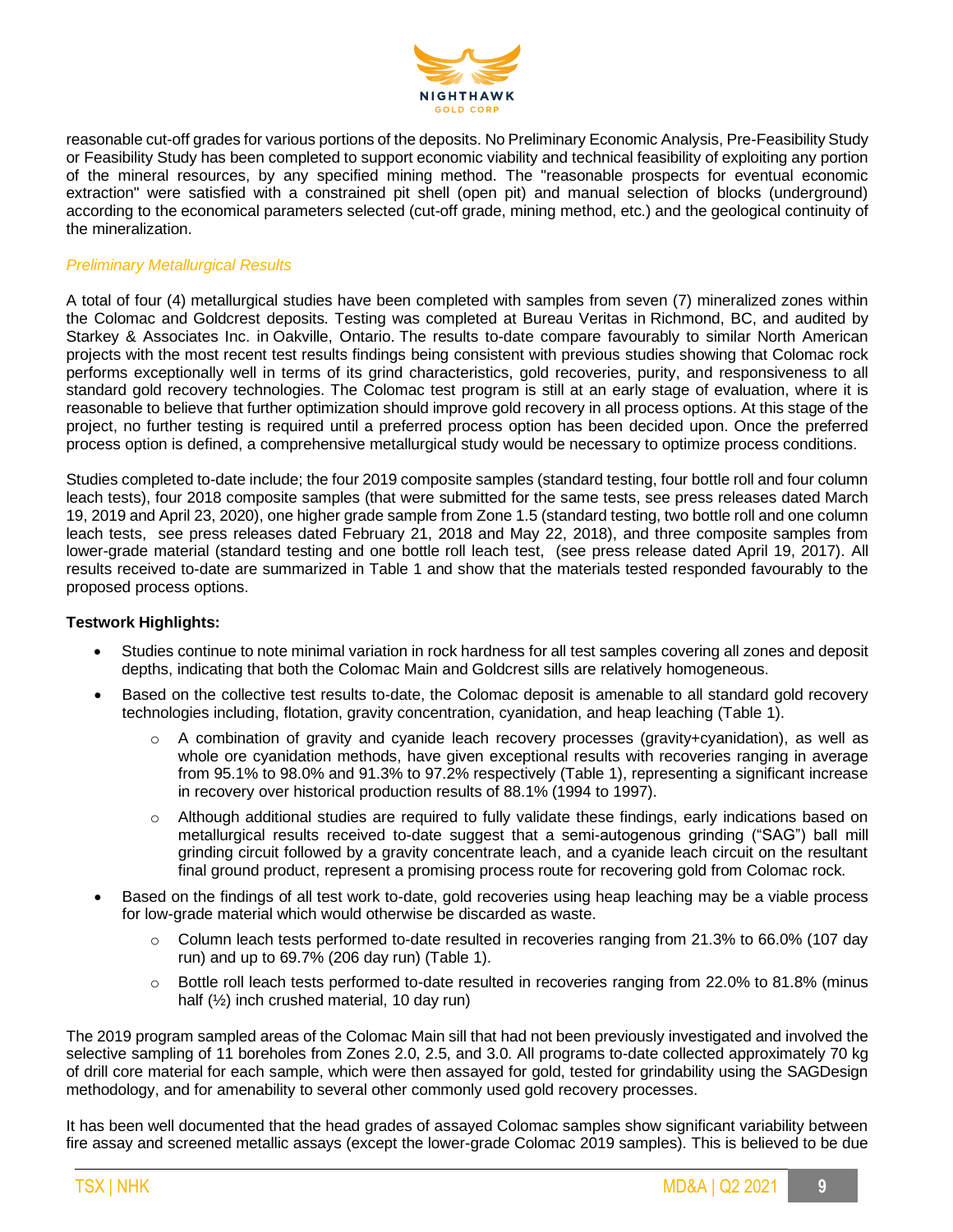

to the nugget effect of gold in the deposit as material with nuggetty gold mineralization would be expected to result in erratic calculated heads for the various tests. Fire assay results are consistently lower while the metallic assays and screen analysis assays of all the size fractions gives a much better indication of the amount of gold present. This is evidenced by the extent to which gold is recovered in the tests completed.

Results from all studies are summarized in the table below and show that the materials tested respond favorably to the proposed process options. Refer to press release dated September 15, 2020, for a detailed summary of metallurgical findings from all studies.

|                                         | Gold Recovery, % |             |                          |                  |           |      |          |      |                       |      |      |
|-----------------------------------------|------------------|-------------|--------------------------|------------------|-----------|------|----------|------|-----------------------|------|------|
|                                         | Heap             | Column      | Column                   |                  |           |      | Whole    |      |                       |      |      |
| <b>Process Routes</b>                   | <b>Bottle</b>    | Cyanide*    | Cyanide*                 | <b>Flotation</b> |           | Ore  | Gravity  |      | Gravity +<br>Cyanide* |      |      |
|                                         | Roll             | $~107$ days | $+206$ days <sup>1</sup> |                  |           |      | Cyanide* |      |                       |      |      |
| Particle Size P <sub>80</sub> (µm)      | 12700            | 12700       | 12700                    | 75               | 106       | 150  | 150      | 75   | 106                   | 150  | 106  |
| 2019 MET-1                              | 42.6             | 66.0        |                          | 90.0             | 92.8      | 84.2 | 93.4     | 72.5 | 84.1                  | 91.4 | 93.8 |
| 2019 MET-2                              | 22.0             | 43.6        | N.A                      | 88.2 88.8        |           | 85.8 | 95.2     |      | 82.2 39.0 52.9        |      | 96.0 |
| 2019 MET-3                              | 72.4             | 60.3        |                          | 95.7             | 93.4      | 87.4 | 94.4     | 74.9 | 78.7 74.8             |      | 95.9 |
| 2019 MET-4                              | 47.7             | 21.3        |                          |                  | 86.3 82.6 | 75.6 | 91.3     |      | 53.6 59.0 50.9        |      | 94.6 |
| <b>Average Colomac 2019</b>             | 46.1             | 47.8        | <b>TBC</b>               | 90.1             | 89.4      | 83.3 | 93.6     |      | 70.8 65.2 67.5        |      | 95.1 |
| Colomac 2018 Sample 1                   | 31.5             | 45.6        | 57.4                     | 94.9             | 94.5      | 92.8 | 97.1     | 76.6 | 75.4 64.0             |      | 98.0 |
| Colomac 2018 Sample 2                   | 49.1             | 46.4        | 55.5                     | 94.8             | 94.5      | 94.2 | 96.8     | 75.8 | 75.0 69.0             |      | 97.3 |
| Colomac 2018 Sample 3                   | 47.1             | 46.1        | 54.9                     | 92.1             | 88.6      | 84.8 | 96.7     | 63.3 | 58.7 53.6             |      | 96.3 |
| Goldcrest 2018 Sample 4                 | 49.6             | 61.1        | 69.7                     | 98.1             | 94.9      | 95.5 | 97.2     | 83.0 | 76.3 74.9             |      | 96.8 |
| <b>Average Colomac 2018</b>             | 44.3             | 49.8        | 59.4                     | 95.0             | 93.1      | 91.9 | 97.0     |      | 74.7 71.4 65.4        |      | 97.1 |
| Colomac 2017 High-Grade                 | 57.5             | 34.3        | N.A                      | 94.6 93.5        |           | 90.7 | 96.4     |      | 77.6 74.7 74.9        |      | 98.0 |
| <b>Colomac Master Composite</b><br>2016 | 81.8             | N.A         | N.A                      | 94.9             | 94.1      | 95.5 | 96.4     |      | 65.4 74.1 76.3        |      | 96.5 |

#### *Table 1 Master Table of Test Results*

*\*Headers identified as "Column Cyanide", refers to the Column Cyanidation test, "Whole Ore Cyanide", refers to the Whole Ore Cyanidation test, and "Gravity + Cyanide", refers to the Gravity + Cyanidation test.*

Notes:

1. Samples ran from 206 up to 213 days

Preliminary testwork indicates that the Colomac deposit is amenable to all standard recovery technologies, with no adverse materials detected. These preliminary metallurgical results indicate that a standard SAG ball mill grinding circuit with or without gravity concentrators on cyclone underflows, and followed by a gravity concentrate leach (if applicable), and a cyanide leach circuit on the resultant final ground product, would be the best process options to consider for recovering gold from Colomac.

At this time, no further testing is contemplated. Going forward, a preliminary economic analysis of the flowsheet alternatives would be required to conclusively determine the capital and operating expenditures for each flowsheet considered. Such a study would allow for a more focused metallurgical test program to be developed for testing samples from future sampling campaigns. Such studies may contemplate broadening future sampling to include other satellite gold zones and other zones to depth within the mineralized sills, with the main objective to confirm that the metallurgical responses observed so far will apply over a broader range of head grades, zone locations, and depths within the deposit.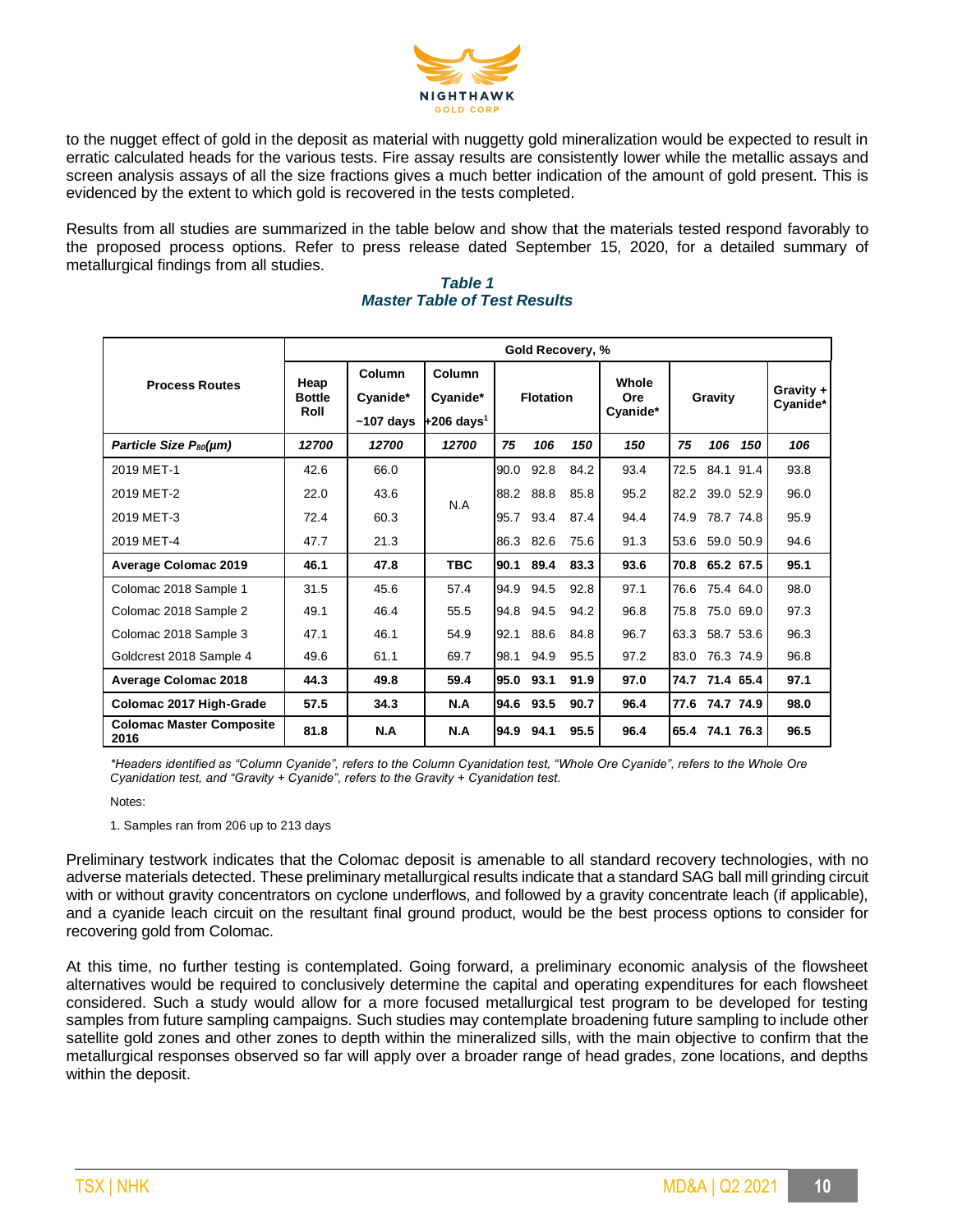

# *2.3 Exploration Programs*

Nighthawk received its land use permits and water licences approving its exploration activities over the next 5 years, expiring in February 2024, and which are extendible up to February 2026.

In preparation for the 2021 drill season, the Company completed camp expansion activities to accommodate up to seven (7) drills which would allow for upwards of 100,000 metres of drilling, a significant step forward in advancing the vast potential of the Indin Lake Gold Property. The Company commenced the 2021 drill season in March and currently has five (5) drills on site targeting up to 75,000 metres of drilling to be completed this year.

## *2021 Drill Program – Phased Approach*

Nighthawk is targeting up to 75,000 metres of drilling in 2021, with the exploration program split into two phases (Phase I targeting approximately 45,000 metres and Phase II targeting approximately 30,000 metres of drilling) focused on the delineation of new discoveries and/or additional extensions of known zones. Drilling commenced during the third week of March with three drills and ramped up to five active drills during the month of May. Targets for Phase I are outlined below (split into resource expansion and greenfield opportunities).

Resource Expansion – All known mineralized zones that are part of the 2021 MRE which continue to hold near surface pit-constrained potential both laterally and to depth.

- Colomac Main (to the north at Zone 1.0 and to the south at Zone 3.5)
- Goldcrest (South)
- Grizzly Bear (North)
- 24/27 (across a 1km strike length)
- Cass Zone (with a historic non-compliant resource and room for expansion to the northeast, southwest, and to depth, considerable work will be done at this zone this year)

#### Greenfield Targets

- Laurie Lake on trend with the Treasure Island Target
- JPK BIF target with near-surface high grade potential
- Colomac Main (southern 2km which have never been drill tested)
- Grizzly Bear (to the northeast)
- Nice Lake (parallel to Colomac Main like sills; have never been drill tested)
- Andy Lake (discovered during the 2016 prospecting program which has never been drilled)
- Albatross (testing the western extension of the Cass zone, part of a 7km long favourable trend)

The Phase II drilling metres will be allocated based on the success of drilling from Phase I. These targets support the Company's goal of looking for near-surface, in-pit resources that are proximal to Colomac and have the possibility to carry higher grade.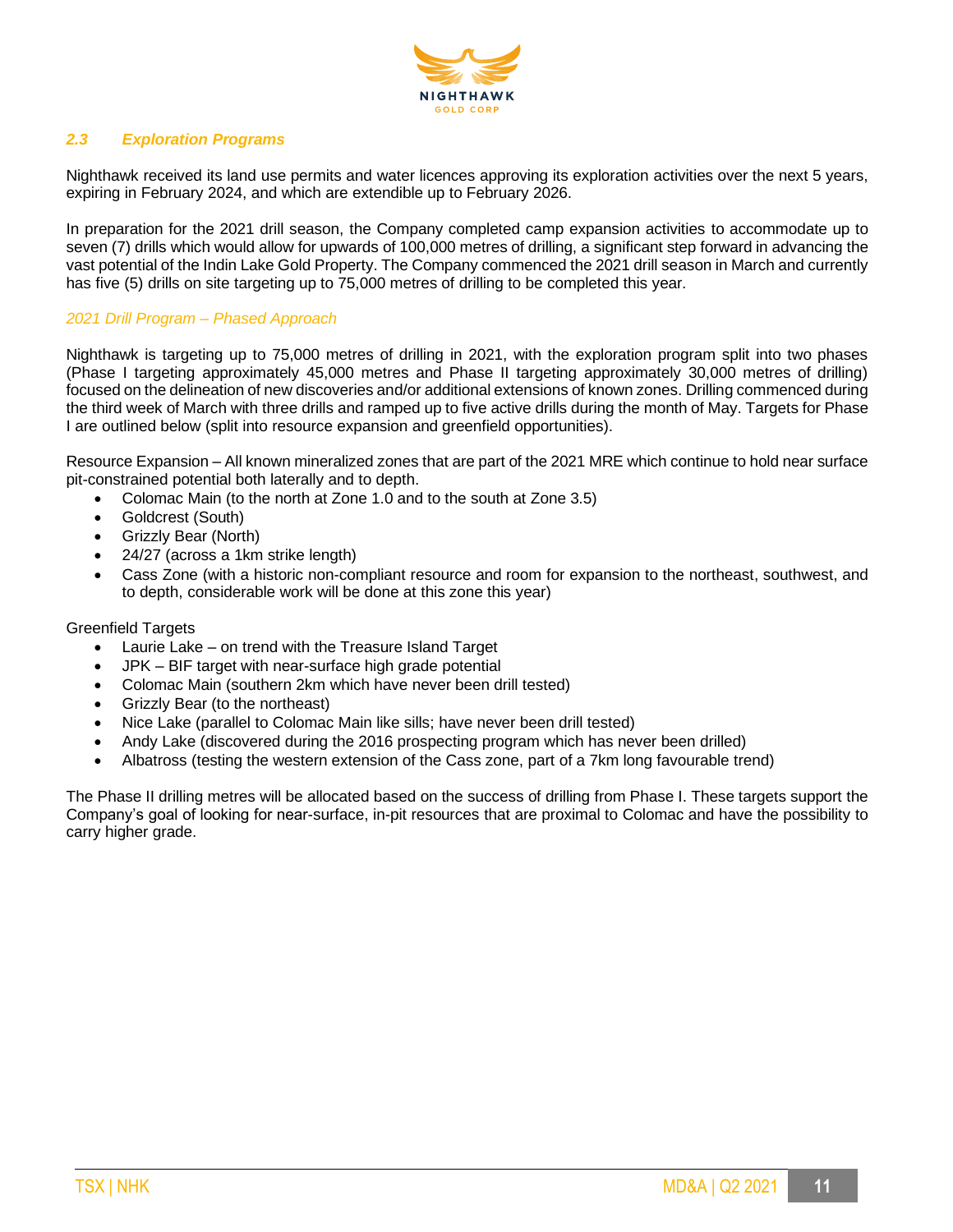

## **Figure 4 2021 Phase I Drill Targets**

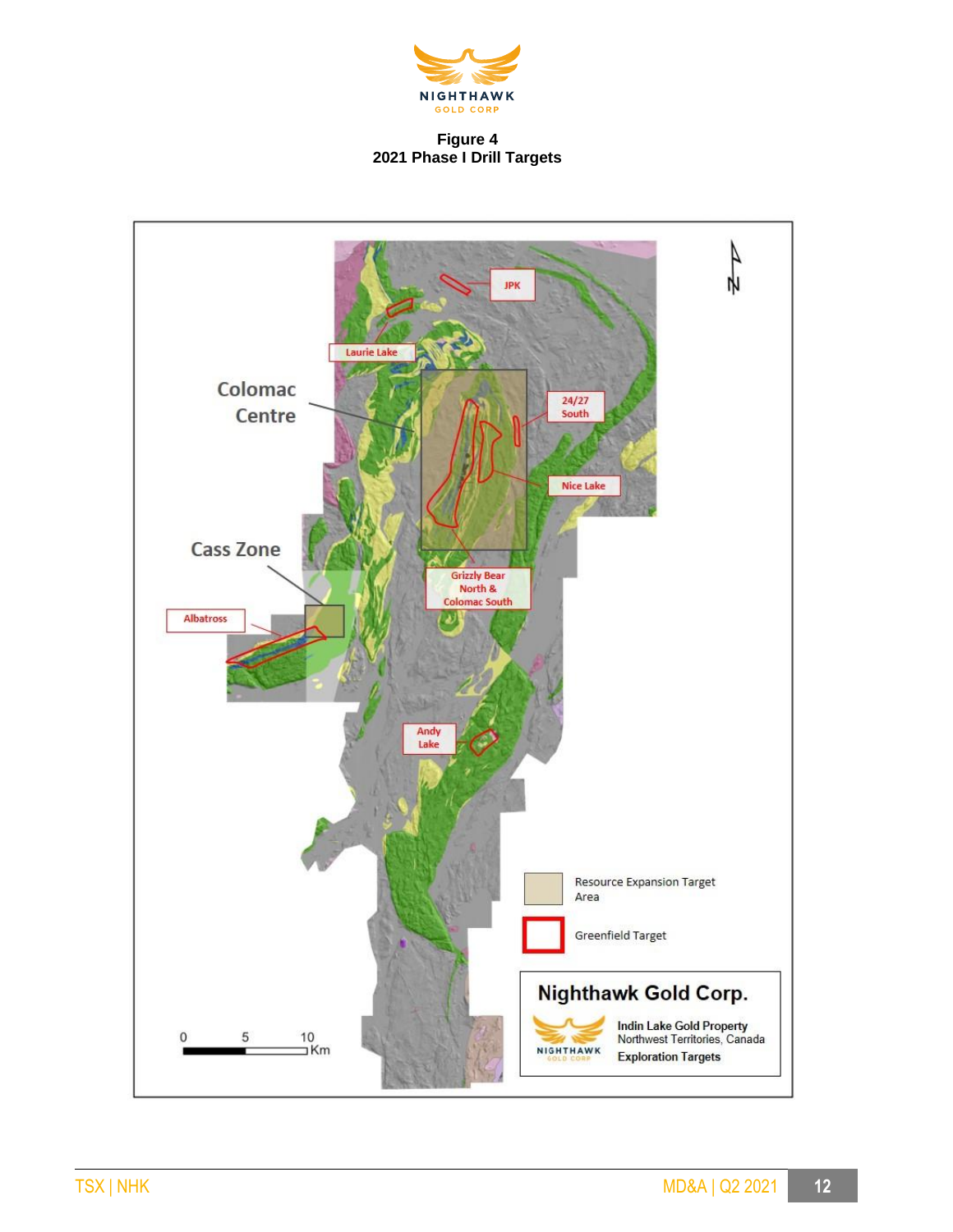

## *2021 Drilling Results Released To Date*

## Grizzly Bear – See press release dated June 7, 2021

Drilling was constrained within 200 metres of surface. Near-surface mineralization to the north encountered a 175 m strike length (holes GB21-03; 07; 09; 11; and 12) where this area showed significant quartz veining, alteration and the presence of visible gold in every hole. Additional infill drilling will focus on testing the near-surface mineralization encountered to the north.

- GB21-07 returned 10.25 metres of 2.77 g/t Au
- GB21-13 returned 6.15 metres of 4.64 g/t Au

#### Colomac – See press release dated July 21, 2021

Drilling focused on testing an area to the north (Zone 1.0) which had limited drill information, and further delineation of the southern part of the deposit (Zone 3.5). Results suggest that the north pits may be larger than originally interpreted. Additional drilling will better define these mineralized extensions.

- C21-08 returned 33.50 metres of 1.10 g/t Au
- C21-13 returned 24.45 metres of 1.02 g/t Au
- C21-16 returned 17.00 metres of 1.05 g/t Au
- C21-22 returned 20.50 metres of 1.25 g/t Au
- C21-11 returned 6.00 metres of 4.70 g/t Au, and 4.25 metres of 6.78 g/t Au, including 0.50 metres of 427.00 g/t Au (uncut)

#### Goldcrest – See press release dated July 21, 2021

Drilling undercut the deposit at depth where there was limited drilling information. The high-grade mineralization encountered in hole C21-05 will be followed further delineated with additional drilling.

• C21-05 returned 22.40 metres of 3.80 g/t Au, including 11.00 metres of 6.36 g/t Au

#### Cass – See press release dated August 3, 2021

Drilling tested the core of the zone confirm historical information and to obtain important geological information on the type of deposit that hosts the mineralization, which showed regular and consistent gold mineralization throughout the intersection. Drilling also tested the east extension (following up on Nighthawk drilling conducted in 2014) and returned interesting results 500 m east of the main zone.

• CM21-12 returned 51.00 metres of 6.92 g/t Au, including a higher-grade core of 19.50 metres of 11.31 g/t Au

Validation of the Kim & Cass database is progressing well and will be integrated with the 2021 program along with the remaining drilling which is currently testing the western extension and is expected to be reported on shortly.

To date, approximately 35,000 metres of drilling have been completed as part of the Phase I program, with 13,220 metres having been reported on. There are currently two (2) drills at Fishhook and one (1) drill located at each of the following targets: the Cass Zone (western extension); the Albatross Target (immediately to the southwest of Cass); and at the 24/27 zones within the Colomac Centre. So far drilling is returning results in line with the overall strategy and should result in additions to the global resource.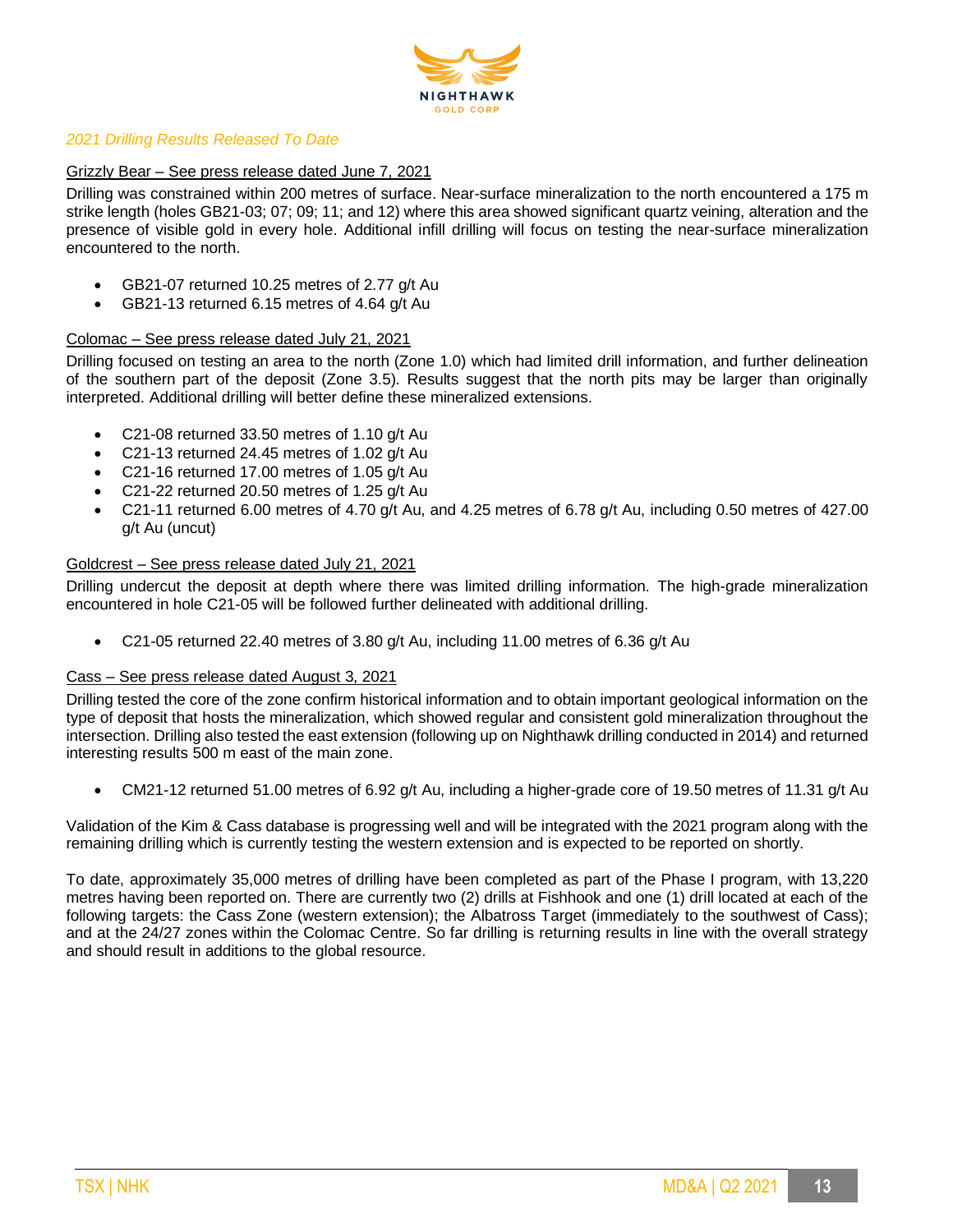

# **3. EXPLORATION AND EVALUATION EXPENDITURES**

The following table identifies the breakdown of the Indin Lake Gold Property's capitalized exploration and evaluation expenditures for the six months ended June 30, 2021 and 2020:

|                                       | 2021         |              |
|---------------------------------------|--------------|--------------|
|                                       |              | 2020         |
| <b>Capitalized Acquisition Costs</b>  |              |              |
| Cumulative total, beginning of period | \$11,152,664 | \$10,456,144 |
| Option payments                       | 400,000      |              |
| Acquisition costs                     | 101,906      | 620,181      |
| Cumulative total, end of period       | \$11,654,570 | \$11.076.325 |
| <b>Expensed Exploration Costs</b>     |              |              |
|                                       |              |              |
| Cumulative total, beginning of period | \$83,469,738 | \$71,811,854 |
| Drilling                              | 4,563,161    | 709,359      |
| Transportation                        | 3,900,216    | 684,727      |
| Camp                                  | 2,806,203    | 680,226      |
| Geological & consultant fees          | 1,975,573    | 438,290      |
| Assaying & analytical                 | 489,215      | 198,201      |
| Licenses & permits                    | 184,006      | 77,188       |
| Administrative office costs & other   | 25,013       | 19,732       |
| Prospecting program consulting        | 12,495       | 15,670       |
| Metallurgy                            |              | 99,896       |
|                                       | 13,955,882   | 2,923,286    |
| Cumulative total, end of period       | \$97,425,620 | \$74.735.140 |

## *Indin Lake Gold Property*

During the six months ended June 30, 2021, capitalized costs of \$0.5 million were incurred and primarily related to option payments for the Kim & Cass Property within the Company's Indin Lake Gold Property as further described in Section 1 – Description of Business (six months ended June 30, 2020, capitalized exploration costs of \$0.6 million were incurred). Expensed exploration costs for the six months ended June 30, 2021 included costs relating to the 2021 drill program which began in March 2021, as well as further camp expansion activities to accommodate for up to seven (7) drills onsite. Costs for the 2021 drill program included drilling, geological and mining evaluation work as well as support costs including transportation, camp, assaying and licensing costs to advance the property. For further details of the program, see Section 2.3 – Exploration Programs.

# **4. OUTLOOK**

On March 1, 2021, the Company published its goals and objectives over the course of the next two years and outlined immediate targets as part of the Phase I program. As of June 30, 2021, Nighthawk's working capital position was \$2.7 million with flow-through expenditure obligations of \$0.4 million remaining. Subsequent to period end, the Company closed a \$27.0 million prospectus offering to support the completion of the 2021 exploration program. The exploration strategy has three main objectives:

- Resource expansion opportunities within known deposits (within the Colomac Centre as well as the Cass Zone, located within the recently optioned Kim & Cass Property);
- Identify new, near-surface mineralization proximal to the Colomac Centre; and
- Target assessment to identify, expand and include known targets that could contribute to the global resource base.

An investment in Nighthawk's securities is speculative, see Section 13.7 – Risk Factors.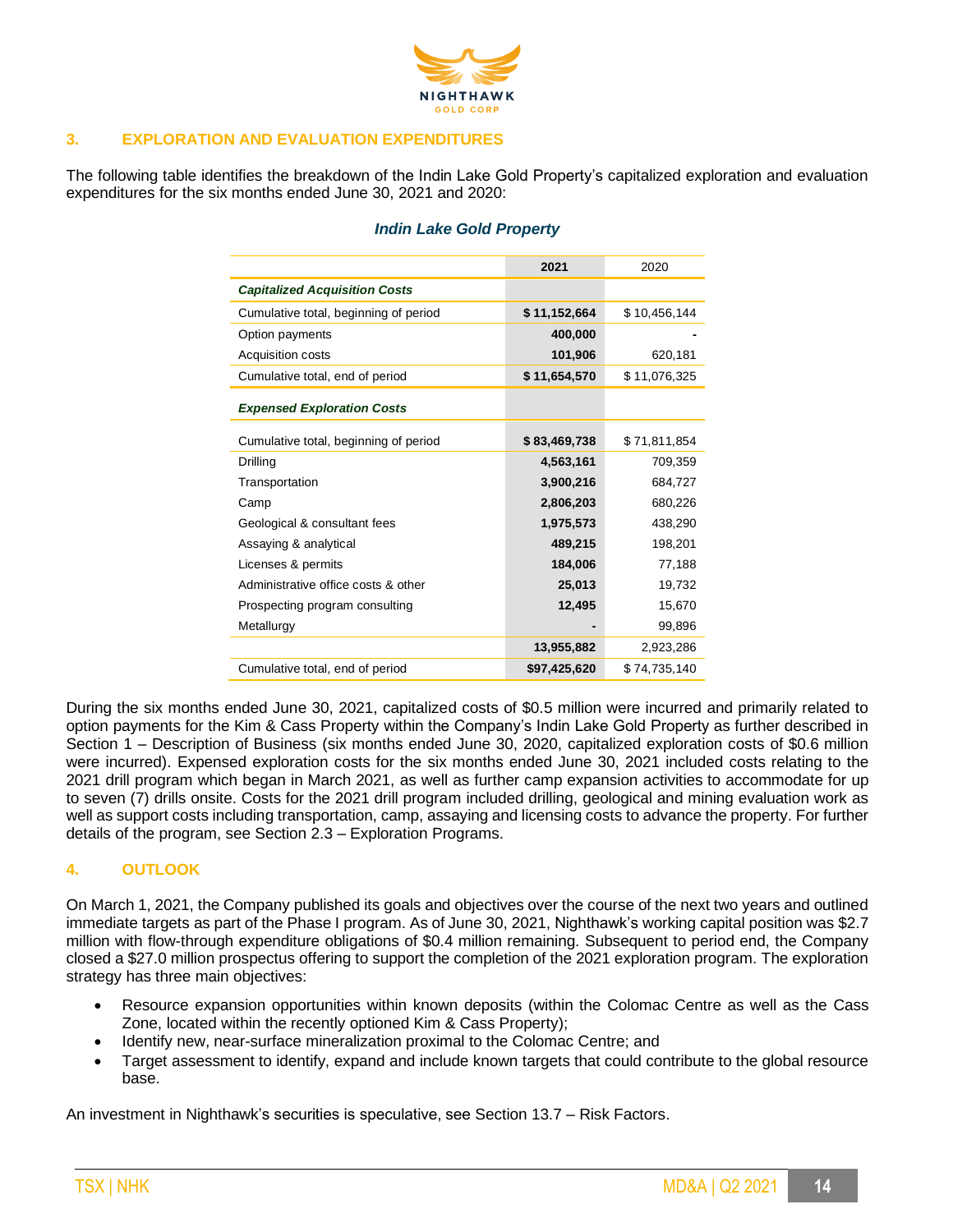

# **5. SERVICE OBLIGATION UNDER TERMS OF COLOMAC AGREEMENT**

As consideration for the Colomac Property (see Section 2.1 – Acquisitions), Nighthawk committed to perform reclamation services on three other sites within the Indin Lake Gold Property land package which are the responsibility of AANDC, being the Diversified, Chalco Lake, and Spider Lake sites. The obligation for the reclamation services being carried out on behalf of AANDC totals a maximum of \$5.0 million. The Company entered into the Colomac LOC's totalling \$5.0 million in favour of AANDC to secure the obligation to perform the reclamation services for each site. The Colomac LOC's are thereby secured by the Colomac GIC's at a Canadian chartered bank for the same amounts.

The Company has not assumed the reclamation liabilities of these three sites directly and is not responsible for any historical environmental liabilities associated with the Colomac Property. Upon completion of the reclamation services to the satisfaction of an independent third party engineer, the Colomac LOC's with respect to each site will be released and the hold restriction on the related Colomac GIC will be eliminated (\$3.0 million for the Diversified site, \$1.0 million for the Chalco Lake site and \$1.0 million for the Spider Lake site). The service obligation with respect to the Chalco Lake site was completed during Fiscal 2013 and no further work is required thereon. At any time, the Company may terminate the liability relating to this service obligation, but as a consequence would relinquish the related Colomac GIC still held as security against the Colomac LOC's at that time.

#### *Diversified*

No costs were incurred on the Diversified service obligation during the six months ended June 30, 2021. Cumulative expenditures to June 30, 2021 are \$1.3 million. During fiscal 2012, significant work was performed (\$1.2 million) to remove a majority of the existing structures, hazardous and non-hazardous waste from the site. A spur ice road to the Diversified site was previously commissioned during the winter months to efficiently transport the material offsite to the appropriate disposal facilities. No further demolition work is required at Diversified as all structures have been removed. Remaining work includes the removal of debris, management of contaminated soil and planning closure of the mine shaft. Further significant remediation work on this site may be carried out once a final reclamation plan has been prepared and all necessary approvals obtained from AANDC. Fulfillment of this obligation would require the use of hard dollar funds (non-flow-through) and may be carried out when the Company has a sufficient budget to do so. Once the work is completed however, the Colomac LOC (for Diversified) would be terminated and the restriction on the related Colomac GIC of \$3.0 million would be released.

#### *Spider Lake*

No costs were incurred on the Spider Lake service obligation during the six months ended June 30, 2021. Cumulative expenditures to June 30, 2021 are \$0.2 million. During fiscal 2012, Nighthawk carried out a delineation program at Spider Lake and obtained a better estimate of the hydrocarbon and metals contamination at site. A waste rock characterization program was performed as well. Results of these programs allowed Nighthawk to plan the reclamation work at this site. All necessary approvals of the Spider Lake reclamation plan have been obtained. The reclamation work planned for the summer of 2014 was not able to be carried out as the Company did not have a sufficient budget of hard dollar funds (non-flow-through) to complete the work. Once the work is completed however, the Colomac LOC (for Spider Lake) would be terminated and the restriction on the related Colomac GIC of \$1.0 million would be released.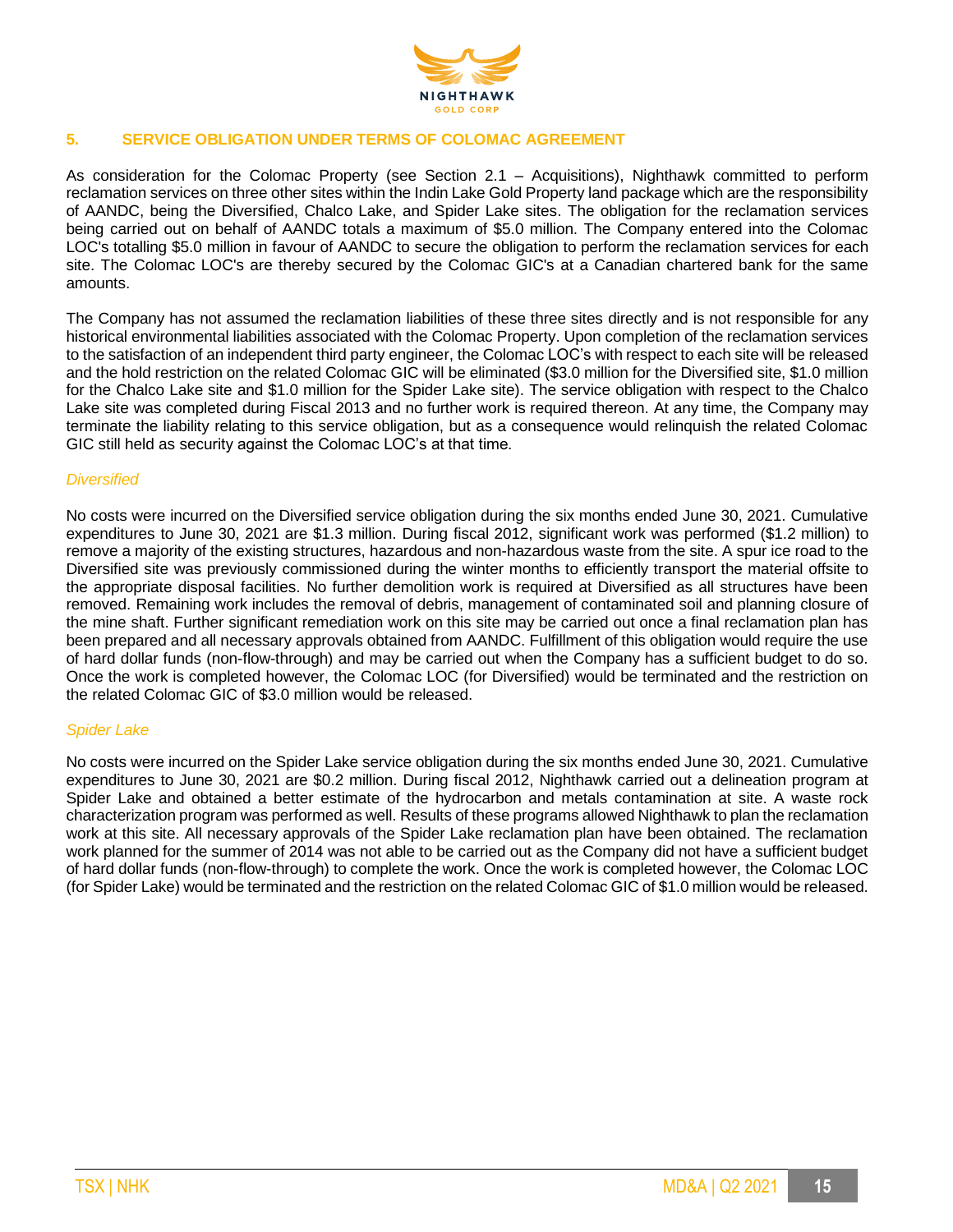

#### **6. RESULTS OF OPERATIONS**

|                                                                                                                                                                                                                                                                                                            | <b>Three Months Ended</b><br><b>June 30,</b>                                                                 |                                                                                            | <b>Six Months Ended</b><br><b>June 30,</b>                                                                                   |                                                                                                    |
|------------------------------------------------------------------------------------------------------------------------------------------------------------------------------------------------------------------------------------------------------------------------------------------------------------|--------------------------------------------------------------------------------------------------------------|--------------------------------------------------------------------------------------------|------------------------------------------------------------------------------------------------------------------------------|----------------------------------------------------------------------------------------------------|
| <b>Operations</b>                                                                                                                                                                                                                                                                                          | 2021                                                                                                         | 2020                                                                                       | 2021                                                                                                                         | 2020                                                                                               |
| Exploration and evaluation expenses<br>Salaries, director and consulting fees<br>Shareholder communication and marketing<br>Office and administration<br>Regulatory<br>Professional fees<br>Travel<br>Stock-based compensation<br>Flow-through share premium<br>Gain on debt settlement<br>Interest income | \$10,928,203<br>363,375<br>65,809<br>83,884<br>72,797<br>36,761<br>90<br>724,956<br>(2,613,807)<br>(12, 619) | \$625,455<br>119.911<br>72.043<br>49,370<br>13,695<br>32,012<br>872<br>50,111<br>(22, 584) | \$13,955,882<br>734.654<br>158,392<br>145,266<br>132,095<br>89,888<br>669<br>971,923<br>(3,215,083)<br>(26,000)<br>(23, 265) | \$2,923,286<br>317,022<br>205.731<br>110,267<br>63.541<br>98.999<br>98.551<br>100,222<br>(76, 844) |
| Operating loss for the period                                                                                                                                                                                                                                                                              | \$9,649,449                                                                                                  | \$940,885                                                                                  | \$12,924,421                                                                                                                 | \$3,840,775                                                                                        |
| Net loss per share – Basic and fully diluted                                                                                                                                                                                                                                                               | $$0.16^{(1)}$                                                                                                | \$0.02 <sup>(1)</sup>                                                                      | $$0.23^{(1)}$$                                                                                                               | $$0.09^{(1)}$                                                                                      |

(1) Fully diluted weighted average common shares outstanding, used in the calculation of fully diluted net loss per share, are not reflective of the outstanding stock options and warrants at that time as their exercise would be anti-dilutive in the net loss per share calculation.

## *6.1 Six Months Ended June 30, 2021*

Nighthawk's results of operations for the six months ended June 30, 2021 resulted in a loss of \$12.9 million, compared to a loss of \$3.8 million for the six months ended June 30, 2020.

The variance between the two periods is due primarily to the following:

- Exploration and evaluation expenses increased significantly from \$2.9 million for the period in 2020 compared to \$14.0 million in 2021 primarily as a result of the increased level of activity for the 2021 drill program on the Company's Indin Lake Gold Property. See Section 2.2 – Colomac for further details;
- Flow-through share premium income of \$3.2 million for the current period compared to \$nil for the period in prior year as the Company incurred exploration expenditures and reduced its flow-through commitment during the period. The Company has \$0.4 million of flow-through commitments as of June 30, 2021 which are required to be expended by December 31, 2022;
- Payroll expenses increased as a result of the Company's expanded management team to support increased exploration and operational activity;
- Shareholder communication, marketing and travel expenses decreased as the Company restricted from travel and updated its investor outreach strategy to account for the effects of the Coronavirus;
- Professional fees were in line with the prior period; and
- Gain on debt settlement arose as a result of the option payment for the Kim and Cass Property (see Section 1 – Description of Business for further details). An obligation of \$400,000 was settled through the issuance of 340,000 common shares which were valued at \$374,000, therefore giving rise to a \$26,000 gain on debt settlement.

## *6.2 Three Months Ended June 30, 2021*

Nighthawk's results of operations for the three months ended June 30, 2021 resulted in a loss of \$9.6 million, compared to a loss of \$0.9 million for the three months ended June 30, 2020. The variance between the two periods is due primarily due to the explanations as provided for in the six month period in Section 6.1 above.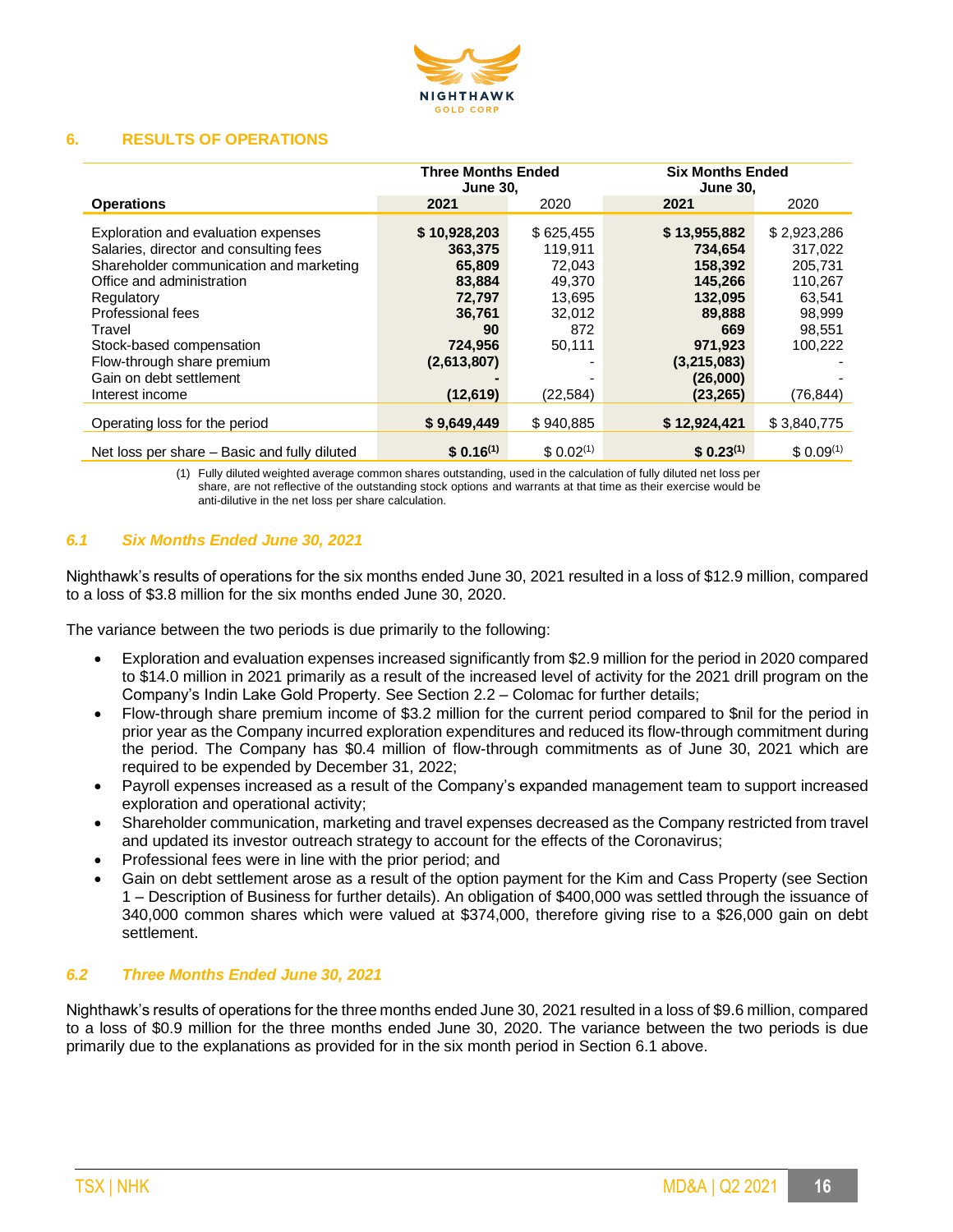

## **7. QUARTERLY FINANCIAL INFORMATION**

The following selected financial data for the past eight quarters has been prepared in accordance with IFRS and should be read in conjunction with Nighthawk's audited annual consolidated financial statements:

| <b>Operations</b>                   | <b>Quarter Ended</b><br>Sep. 30, 2020 | <b>Quarter Ended</b><br>Dec. 31, 2020 | <b>Quarter Ended</b><br>Mar. 31, 2021 | <b>Quarter Ended</b><br>Jun. 30, 2021 |
|-------------------------------------|---------------------------------------|---------------------------------------|---------------------------------------|---------------------------------------|
| Operating expenses                  | \$323,239                             | \$725,538                             | \$638,248                             | \$622,716                             |
| Stock-based compensation            | 50,111                                | 307,278                               | 246.967                               | 724,956                               |
| Exploration and evaluation expenses | 5,703,432                             | 3,215,362                             | 3,027,679                             | 10,928,203                            |
| Interest income                     | (26, 313)                             | (11,529)                              | (10,646)                              | (12,619)                              |
| Flow-through share premium          | (645, 183)                            | (867, 656)                            | (601, 276)                            | (2,613,807)                           |
| Gain on debt settlement             |                                       |                                       | (26,000)                              |                                       |
| Deferred tax provision              | 88,112                                |                                       |                                       |                                       |
| <b>Net loss</b>                     | \$5,493,398                           | \$3,368,993                           | \$3,274,972                           | \$9,649,449                           |
| Net loss per share                  | $$0.12^{(1)}$$                        | $$0.07^{(1)}$                         | $$0.06^{(1)}$                         | $$0.16^{(1)}$$                        |
| Cash and cash equivalents           | \$12,704,104                          | \$8,309,832                           | \$5,037,939                           | \$7,902,053                           |
| Other current assets                | 1,206,553                             | 1,126,815                             | 1,238,217                             | 1,776,809                             |
| Exploration and evaluation assets   | 11,151,844                            | 11,152,664                            | 11,593,060                            | 11,654,570                            |
| Restricted cash                     | 4,669,310                             | 4,669,310                             | 4,669,310                             | 4,729,310                             |
| <b>Total Assets</b>                 | \$29,731,811                          | \$25,258,621                          | \$22,538,526                          | \$26,062,742                          |
| Provision for service obligation    | \$3,012,314                           | \$3,012,314                           | \$3,012,314                           | \$3,012,314                           |
| Reclamation provision               | \$401,150                             | \$401,150                             | \$401,150                             | \$401,150                             |

| <b>Operations</b>                                                                                                                | <b>Quarter Ended</b>                                                     | <b>Quarter Ended</b>                                              | <b>Quarter Ended</b>                                              | <b>Quarter Ended</b>                                              |
|----------------------------------------------------------------------------------------------------------------------------------|--------------------------------------------------------------------------|-------------------------------------------------------------------|-------------------------------------------------------------------|-------------------------------------------------------------------|
|                                                                                                                                  | Sep. 30, 2019                                                            | Dec. 31, 2019                                                     | Mar. 31, 2020                                                     | Jun. 30, 2020                                                     |
| Operating expenses<br>Stock-based compensation<br>Exploration and evaluation expenses                                            | \$322,499<br>6,302,030                                                   | \$545,809<br>856,065<br>1,150,007                                 | \$606,208<br>50,111<br>2,297,831                                  | \$287,903<br>50,111<br>625,455                                    |
| Interest income<br>Flow-through share premium<br>Deferred tax provision                                                          | (55,369)<br>(208, 725)<br>194,214                                        | (60,098)                                                          | (54,260)                                                          | (22, 584)                                                         |
| <b>Net loss</b>                                                                                                                  | \$6,554,649                                                              | \$2,491,783                                                       | \$2,899,890                                                       | \$940,885                                                         |
| Net loss per share                                                                                                               | \$0.16 <sup>(1)</sup>                                                    | \$0.06(1)                                                         | \$0.06(1)                                                         | \$0.02 <sup>(1)</sup>                                             |
| Cash and cash equivalents<br>Other current assets<br>Exploration and evaluation assets<br>Restricted cash<br><b>Total Assets</b> | 11,567,105<br>S.<br>1,268,699<br>10,433,250<br>4,669,310<br>\$27,938,364 | \$9,662,590<br>827,136<br>10,456,144<br>4,669,310<br>\$25,615,180 | \$7,586,608<br>989.897<br>10,485,840<br>4,669,310<br>\$23,731,655 | \$5,563,374<br>935,488<br>11,076,325<br>4,669,310<br>\$22,244,497 |
| Provision for service obligation                                                                                                 | \$3,012,314                                                              | \$3,012,314                                                       | \$3,012,314                                                       | \$3,012,314                                                       |
| Reclamation provision                                                                                                            | \$401,150                                                                | \$401,150                                                         | \$401,150                                                         | \$401,150                                                         |

(1) Fully diluted weighted average common shares outstanding, used in the calculation of fully diluted net loss per share, are not reflective of the outstanding stock options and warrants at that time as their exercise would be anti-dilutive in the net loss per share calculation.

The Company has not paid any dividends.

Operating expenses include salaries, director and consulting fees, shareholder communication and marketing, travel, office and administrative costs, regulatory and professional fees. Variances in operating expenses over the previous quarters related to office and administrative costs, professional and consulting fees, which varied based upon the scope of each exploration season and as well as timing of financing activities. Moving forward over the next year, it is expected that monthly operating expenses will be approximately \$180,000, before considering exploration activities, which are expected to focus on the Indin Lake Gold Property.

Stock-based compensation expense is a result of the timing of vested stock options fair valued using the Black-Scholes option pricing model. The deferred income tax provision (recovery) recorded through the periods is mainly a result of differences between the accounting and tax values of assets recognized on the consolidated statement of financial position.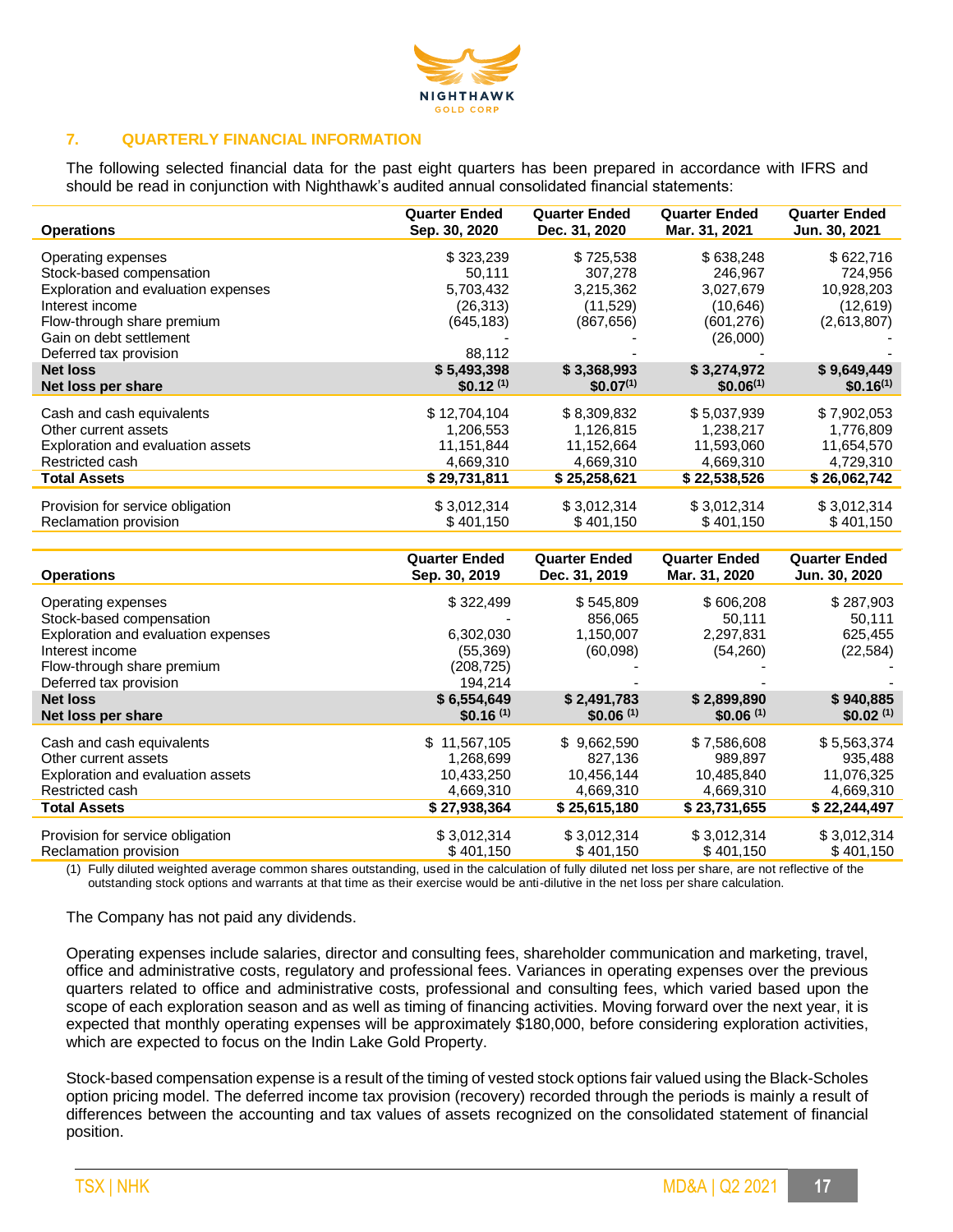

The major variances in cash and cash equivalents and total assets are mainly attributable to equity and debt placements and the funding of exploration activities as well as professional fees, consulting fees, travel and office and administrative expenses. The Company is in the exploration stage and therefore does not generate any operating revenue. The other variances also relate to the restricted cash posted as security under the Colomac Agreement (see Section 2.1 – Acquisitions for further details).

The variance in exploration and evaluation assets is primarily a result of the option payment and acquisition costs incurred under mineral property option agreements as well as potential write-downs. Exploration and evaluation assets are analyzed each period end to determine whether any write-downs are necessary and as a result may occur on an irregular basis.

## **8. LIQUIDITY AND CAPITAL RESOURCES**

The Company is wholly dependent on equity or debt financing to complete the exploration and development of its mineral properties. There can be no assurance that financing, whether debt or equity, will be available to Nighthawk in the amount required at any particular time or for any particular period, or, if available, that such financing can be obtained on terms satisfactory to Nighthawk (see Section 13.7 – Risk Factors). Nighthawk has not generated any revenue from operations and does not expect to generate any such revenue in its next fiscal year.

The working capital balance at June 30, 2021 was \$2.7 million (including cash of \$7.9 million). At June 30, 2021, longterm assets primarily included exploration and evaluation assets of \$11.7 million, restricted cash of \$4.7 million; longterm liabilities primarily consisted of a provision for service obligation of \$3.0 million (see Section 2.1 – Acquisitions and Section 5 – Service Obligation Under Terms of Colomac Agreement) and a provision for service obligation of \$0.4 million. The Company has flow-through expenditure commitments of \$0.4 million as of June 30, 2021 which must be expended by December 31, 2022.

On April 8, 2021, the Company closed a \$10.95 million financing by way of a brokered private placement on a bought deal basis. Subsequent to period end on July 7, 2021, the Company closed a \$27 million prospectus offering on a bought deal basis. See Section 1 – Description of Business for further details.

Funds from further debt and equity financings may be used to fund future drill programs; reclamation consulting work to be carried out to satisfy the service obligation under the terms of the Colomac Agreement; and general working capital purposes. Potential proceeds may be received from stock option exercises as well as the potential recovery of restricted cash being held as letters of credit (securing the service obligation under the Colomac Agreement).

The Company had no off-balance sheet arrangements as at June 30, 2021.

# **9. SIGNIFICANT ACCOUNTING POLICIES**

These condensed interim consolidated financial statements are presented in Canadian dollars and have been prepared in accordance with IFRS and International Financial Reporting Interpretations Committee ("**IFRIC**") interpretations as issued by the International Accounting Standards Board ("**IASB**") and have been consistently applied to all the periods presented. Nighthawk is in the exploration stage and is subject to risks and challenges similar to companies in a comparable stage. As a result of these circumstances, there is significant doubt as to the appropriateness of the going concern presumption. There is no assurance that Nighthawk's funding initiatives will continue to be successful and these financial statements do not reflect the adjustments to the carrying values of assets and liabilities and the reported expenses and balance sheet classifications that would be necessary were the going concern assumption inappropriate. These adjustments could be material.

The Company's significant accounting policies are summarized in note 3 to the audited annual consolidated financial statements for the fiscal year ended December 31, 2020. The policies described below, and estimates related to them, have the most significant effect in preparation and presentation of Nighthawk's consolidated financial statements.

#### *9.1 Adoption of Accounting Policies*

The Company adopted the following amendment to its accounting policies during the six months ended June 30, 2021: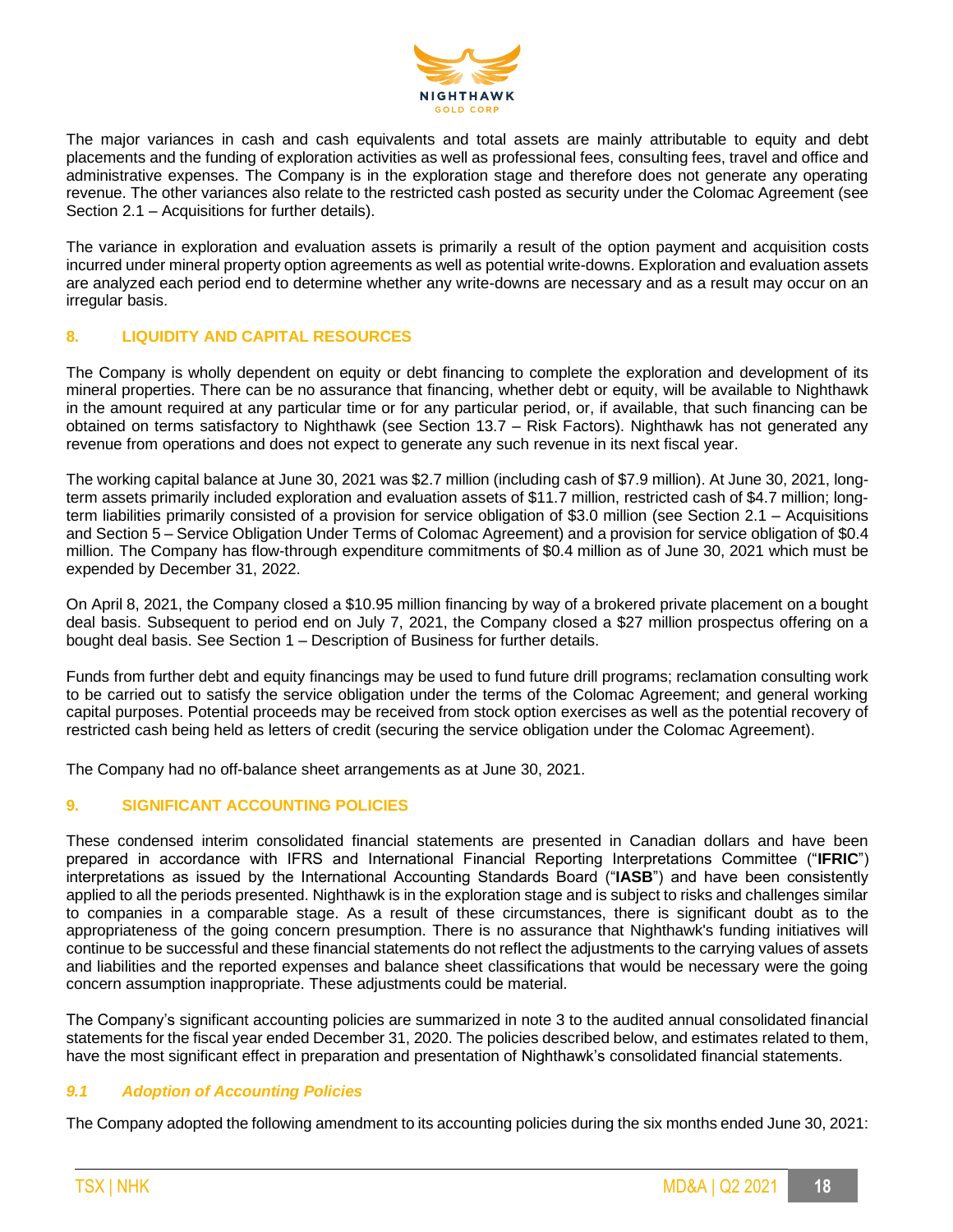

## *Amendments to IAS 16, Property, Plant and Equipment - Proceeds before Intended Use*

Effective on January 1, 2022, the amendments to IAS 16 require that entities are no longer able to deduct the net proceeds from selling any items from an asset's carrying amount before it is capable of operating in the manner intended by management. Instead, the proceeds should be recognised in accordance with applicable standards and in particular applying the measurement requirements of IAS 2 for the cost of those items. The Company early adopted the amendment in January 2021. There was no impact to the current period or comparative periods presented as a result of the amendment.

## *9.2 Changes in Accounting Policies*

During the year ended December 31, 2020, the Company changed its accounting policy of capitalizing exploration and evaluation expenditures. The Company believes that expensing such costs as incurred provides more reliable and relevant financial information. It is more relevant and reliable because this policy eliminates the use of estimates and judgments regarding the valuation of exploration and evaluation expenditures and aligns the analysis to when the mineral property is considered economically and commercially viable. Costs of acquiring exploration and evaluation assets are capitalized and are subsequently measured at cost less accumulated impairment. Exploration and evaluation expenditures are expensed until it has been established that a mineral property is commercially viable. Previously, the Company capitalized these exploration and evaluation expenditure amounts. The unaudited interim consolidated statement of loss and comprehensive loss for the six months ended June 30, 2020 has been restated to reflect adjustments made as a result of this change in accounting policy and are summarized in Note 3(b) to the unaudited condensed interim financial statements for the six months ended June 30, 2021.

## *9.3 Exploration and Evaluation Expenditures*

Exploration expenditures are the costs incurred in the initial search for mineral deposits with economic potential or in the process of obtaining more information about existing mineral deposits. Exploration expenditures typically include costs associated with prospecting, sampling, mapping, drilling and other work involved in searching for minerals.

Evaluation expenditures are the costs incurred to establish the technical and commercial viability of developing mineral deposits identified through exploration activities or by acquisition. Evaluation expenditures include the cost of:

- (i) establishing the volume and grade of deposits through drilling of core samples, trenching and sampling activities in an ore body that is classified as either a mineral resource or a proven and probable reserve;
- (ii) determining the optimal methods of extraction and metallurgical and treatment processes;
- (iii) studies related to surveying, transportation, and infrastructure requirements;
- (iv) permitting activities; and
- (v) economic evaluations to determine whether development of the mineralized material is commercially justified, including scoping, prefeasibility and final feasibility studies.

License costs paid in connection with a right to explore in an existing exploration area are expensed as incurred. Once the legal right to explore has been acquired, exploration and evaluation expenditure is charged to profit or loss as incurred, unless it is concluded that a future economic benefit is more likely than not to be realized. In evaluating if expenditures meet the criteria to be capitalized, several different sources of information are utilized. The information that is used to determine the probability of future benefits depends on the extent of exploration and evaluation that has been performed.

Exploration and evaluation expenditures incurred on a license where a NI 43-101 – Standards of Disclosure for Mineral Projects ("43-101") compliant resource has not yet been established are expensed as incurred until sufficient evaluation has occurred in order to establish a 43-101 compliant resource and on completion of a pre-feasibility study. Costs expensed during this phase are included in "exploration and evaluation expenses" in the consolidated statements of operations and comprehensive loss.

Costs of acquiring exploration and evaluation assets are capitalized. They are subsequently measured at cost less accumulated impairment.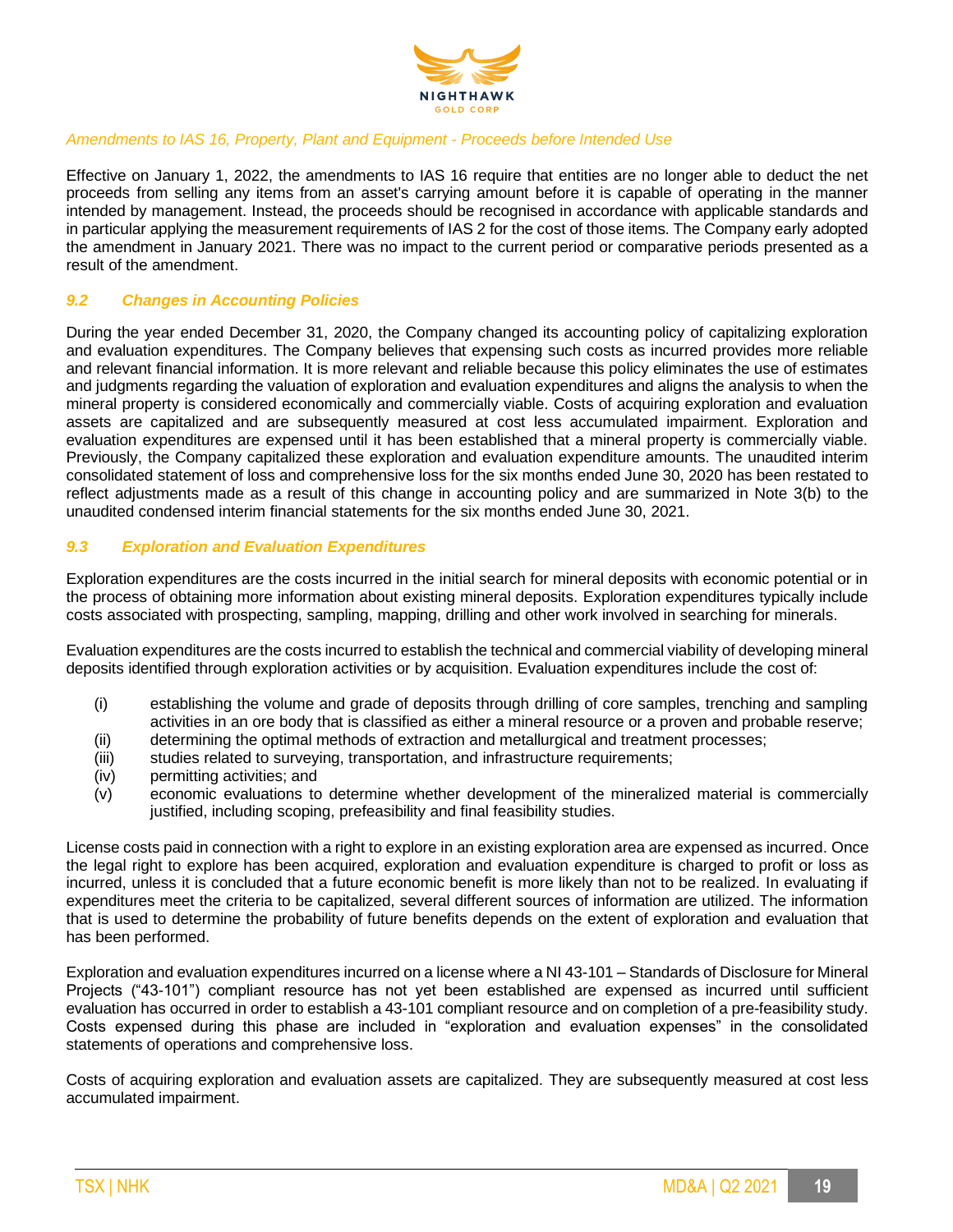

Once development is sanctioned, exploration and evaluation assets are tested for impairment and transferred from "Exploration and Evaluation Assets" to "Mineral Properties and Deferred Development Costs" or "Property, Plant & Equipment" depending on the nature of the asset. No amortization is charged during the exploration and evaluation phase.

## *Mineral Properties*

Mine development costs are capitalized if management determines that there is sufficient evidence to support probability of generating positive economic returns in the future. A mineral resource is considered to have economic potential when the technical feasibility and commercial viability of extraction of the mineral resource is demonstrable considering long-term metal prices. Prior to capitalizing such costs, management determines if there is a probable future benefit that will contribute to future cash inflows, the Company can obtain the benefit and control access to it, and if the transaction or event giving rise to the benefit has already occurred.

If the Company does not have sufficient evidence to support the probability of generating positive economic returns in the future, mine development costs are expensed in the consolidated statements of operations and comprehensive loss.

#### *9.4 Share-Based Payment Transactions*

The grant date fair value of share-based payment awards granted to employees is recognized as an employee expense or capitalized to exploration and evaluation assets for grants to individuals working directly on mineral properties with a corresponding increase in equity, over the period that the employees unconditionally become entitled to the awards. The amount recognized as an expense is adjusted to reflect the number of awards for which the related service and non-market vesting conditions are expected to be met, such that the amount ultimately recognized as an expense is based on the number of awards that do meet the related service and non-market performance conditions at the vesting date. For share-based payment awards with non-vesting conditions, the grant date fair value of the share-based payment is measured to reflect such conditions and there is no adjustment for differences between expected and actual outcomes. Fair values of share-based payments (including stock options) are determined based on estimated fair values at the time of grant using the Black-Scholes option pricing model.

The fair value of the amount payable to employees in respect of share appreciation rights, which are settled in cash, is recognized as an expense with a corresponding increase in liabilities, over the period that the employees unconditionally become entitled to payment. The liability is remeasured at each reporting date and at settlement date. Any changes in the fair value of the liability are recognized as personnel expense in profit or loss.

Share-based payment arrangements in which the Company receives goods or services as consideration for its own equity instruments are accounted for as equity-settled share-based payment transactions, regardless of how the equity instruments are obtained by the Company.

#### *9.5 Flow-through Shares*

The Company finances a portion of its exploration activities through the issue of flow-through shares, which transfer the tax deductibility of exploration expenditures to the investor. To the extent that the Company issues common shares to subscribers on a flow-through basis at a premium to the market value of non-flow-through common shares, any such premium is recorded as a liability on Nighthawk's consolidated statement of financial position at the time of subscription. This liability is reduced, on a pro-rata basis, as the Company fulfills its expenditure renunciation obligation associated with such flow-through share issuances, with an offsetting amount recognized as income.

A deferred income tax liability equal to the tax value of flow-through expenditures renounced is recognized once the Company has fulfilled its obligations associated with the renunciation of the related flow-through expenditures. In respect of a retrospective renunciation, such obligation is considered to have been fulfilled once related renunciation filings have been made with the appropriate taxation authorities. In respect of prospective renunciation (i.e. a lookback renunciation), the obligation is considered to be fulfilled once related flow-through expenditures have been incurred.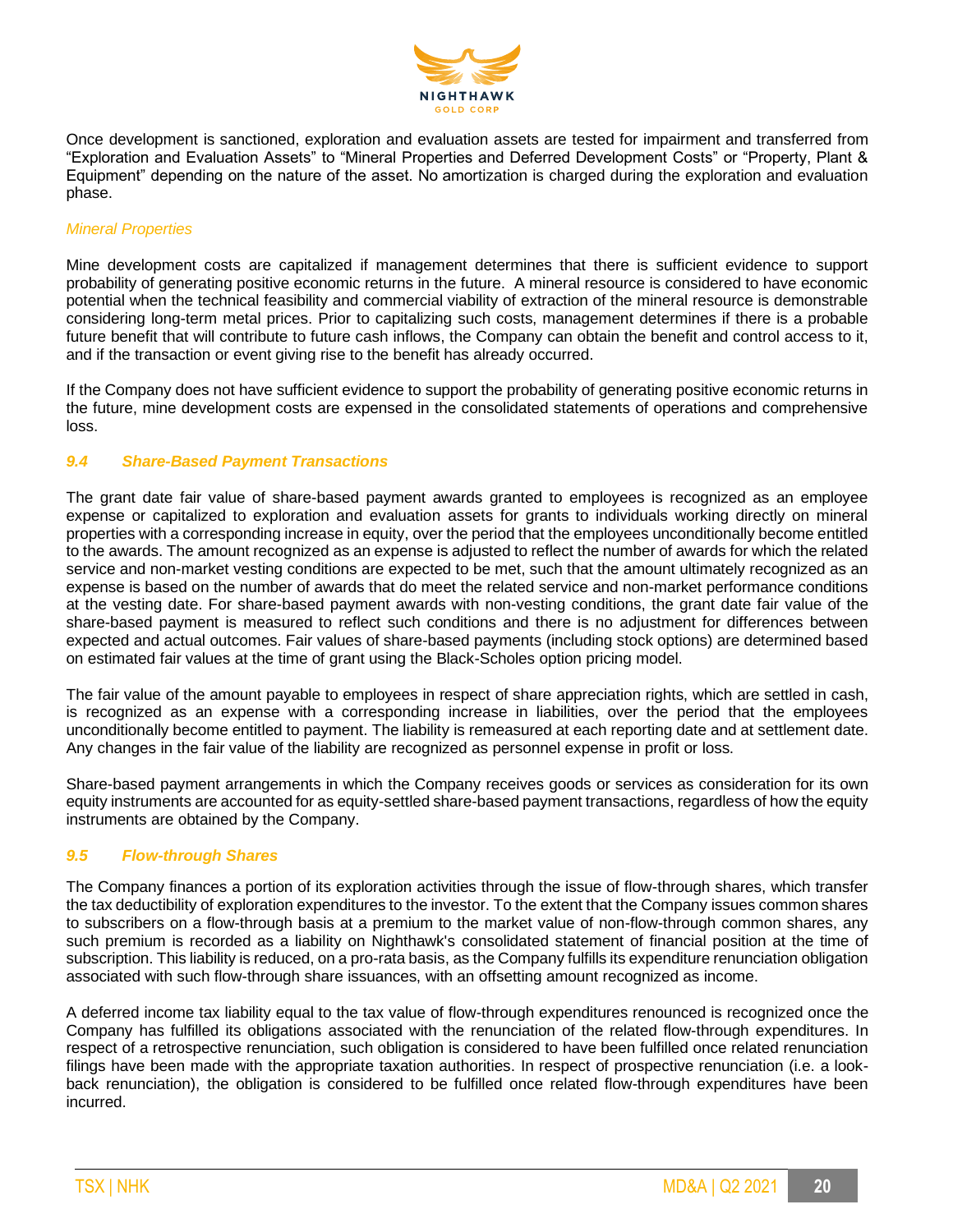

## **10. CRITICAL ACCOUNTING ESTIMATES AND SIGNIFICANT JUDGEMENTS**

The preparation of the condensed interim consolidated financial statements requires management to make certain estimates and assumptions that affect the reported amounts of assets and liabilities at the date of the financial statements and reported amounts of revenues and expenses during the reporting period. Actual outcomes could differ from these estimates. The condensed interim consolidated financial statements include estimates, which by their nature are uncertain. The impacts of such estimates are pervasive throughout the consolidated financial statements, and may require accounting adjustments based on future occurrences. Revisions to accounting estimates are recognized in the period in which the estimate is revised and future periods if the revision affects both current and future periods. These estimates are based on historical experience, current and future economic conditions and other factors, including expectations of future events that are believed to be reasonable under the circumstances.

The Company has identified the following areas where estimates, assumptions and judgments are made and where actual results may differ from the estimates under different assumptions and conditions and may materially affect financial results of the Company's consolidated statements of financial position reported in future periods.

#### *10.1 Significant Accounting Estimates*

#### *Share-Based Payments*

The determination of the fair value of stock options or warrants using the Black-Scholes option pricing model, requires the input of highly subjective assumptions, including the expected price volatility. Changes in the subjective input assumptions could materially affect the fair value estimate.

#### *Reclamation Provision*

The Company assesses its reclamation and remediation provisions annually or when new material information is available. The amounts recorded for reclamation and remediation provisions are based on estimates prepared by third party environmental specialists, if available, or by persons within the Company who have the relevant skills and experience. These estimates are based on remediation activities required by environmental laws, the expected timing of cash flows, and the pre-tax risk-free interest rates on which the estimated cash flows have been discounted. These estimates also include an assumption of the rate at which costs may inflate in future periods. Actual results could differ from these estimates. The estimates are related to the nature, cost and timing of the work to be completed, and may change with future changes to costs, environmental laws and regulations and remediation practices.

#### *10.2 Significant Accounting Judgments*

#### *Going Concern*

These condensed interim consolidated financial statements have been prepared on a going concern basis and do not reflect the adjustments to the carrying values of assets and liabilities and the reported expenses and balance sheet classifications that would be necessary if the Company were unable to realize its assets and settle its liabilities as a going concern in the normal course of operations. Management has applied judgment in the assessment of the Company's ability to continue as a going concern, considering all available information, and concluded that the going concern assumption is appropriate for a period of at least twelve months following the end of the reporting period. Given the judgment involved, actual results may lead to a materially different outcome.

#### *Exploration and Evaluation Expenditures*

The application of the Company's accounting policy for exploration and evaluation expenditure requires judgment to determine whether future economic benefits are likely, from either future exploitation or sale, or whether activities have not reached a stage that permits a reasonable assessment of the existence of reserves.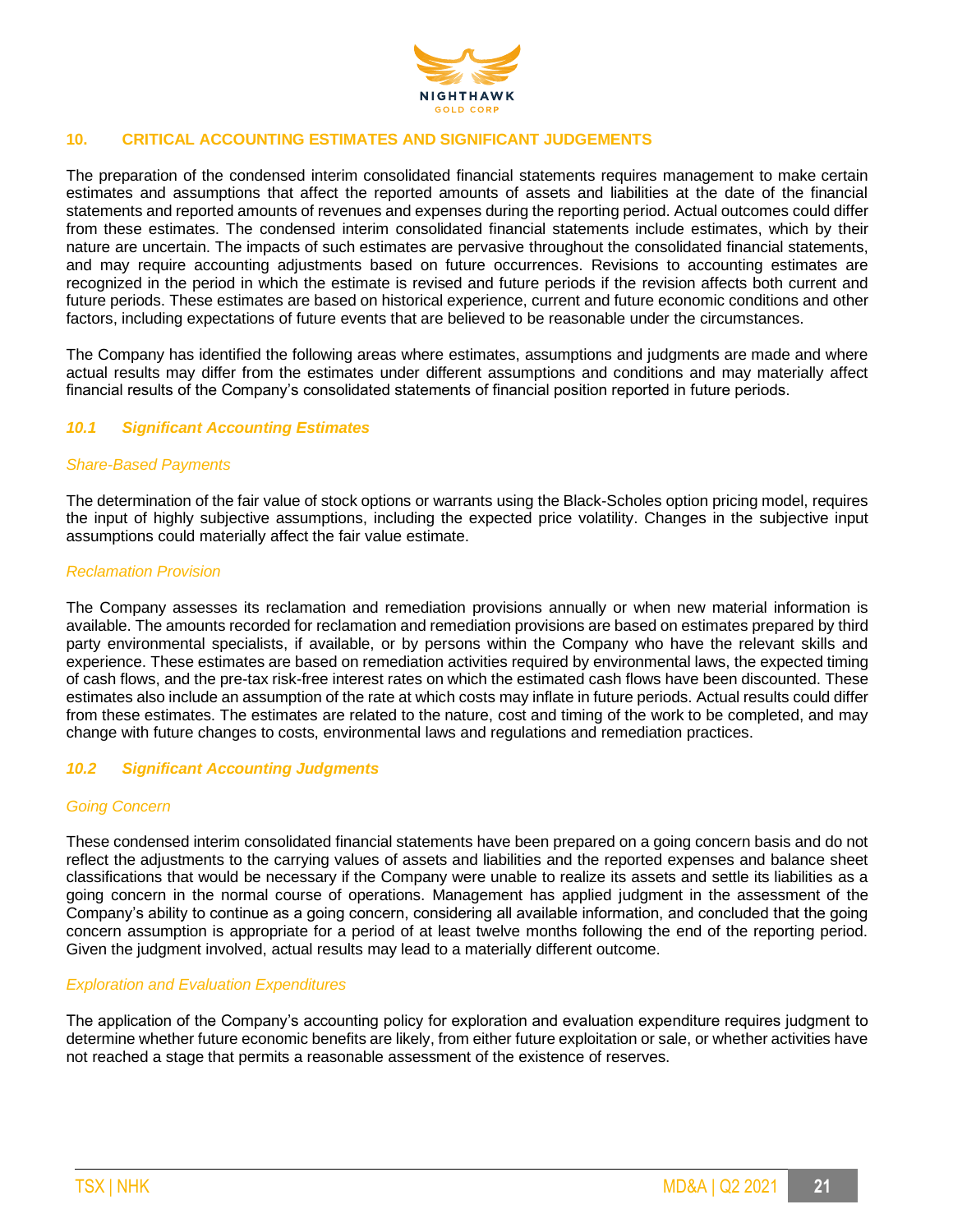

## *Current and Deferred Taxes*

Tax regulations are very complex and changing regularly. As a result, the Company is required to make judgments about the tax applications, the timing of temporary difference reversals, and the estimated realization of tax assets. Also, all tax returns are subject to further government's reviews, with the potential reassessments. All those facts can impact current and deferred tax provisions, deferred tax assets and liabilities, and operation results.

# **11. ACCOUNTING ISSUES**

# *11.1 MANAGEMENT OF CAPITAL RISK*

The objective when managing capital is to safeguard Nighthawk's ability to continue as a going concern, so that it can continue to provide adequate returns to shareholders, benefits to other stakeholders and to have sufficient funds on hand to meet its exploration and development plans to ensure the ongoing growth of the business.

The Company considers its shareholders' equity, cash and equivalents as capital, manages the capital structure, and makes adjustments to it in light of changes in economic conditions and the risk characteristics of the underlying assets. In order to maintain or adjust capital structure, the Company may issue new shares through private placements, repurchase shares, sell assets, incur debt, or return capital to shareholders. The working capital balance at June 30, 2021 was \$2.7 million (including cash of \$7.9 million). The timing and extent of the future drill programs may depend on its ability to further access the capital markets in order to raise the necessary funds required to carry out such a program. Actual funding requirements may vary from those planned due to a number of factors, including the progress of exploration and development activities. Due to the cyclical nature of the industry, there is no guarantee that when the Company needs to raise capital, there will be access to funds at that time and there is no assurance that funding initiatives will continue to be successful to fund its future exploration activities.

## *11.2 MANAGEMENT OF FINANCIAL RISK*

The Company is exposed to various financial instrument risks and assesses the impact and likelihood of this exposure. These risks include fair value of financial instruments and commodity price risk. Where material, these risks are reviewed and monitored by the Board of Directors and they are more fully described in note 13 to the unaudited condensed interim consolidated financial statements for the six months ended June 30, 2021.

## **12. OUTSTANDING SHARE DATA**

|                                                                | <b>Number of Shares</b> |
|----------------------------------------------------------------|-------------------------|
| Common shares outstanding - December 31, 2020                  | 51,051,500              |
| Shares issued for option payment on Kim & Cass Property        | 340,000                 |
| Bought deal brokered private placement                         | 9,165,000               |
| Vesting of share units                                         | 50,000                  |
| Common shares outstanding - June 30, 2021                      | 60,606,500              |
| Bought deal prospectus offering                                | 19,854,750              |
| Vesting of share units                                         | 50,000                  |
| Common shares outstanding - August 16, 2021                    | 80,511,250              |
| Unexercised stock options (avg exercise \$1.92)                | 4,487,500               |
| Unexercised warrants (August 20, 2021 expiry, exercise \$2.00) | 1,335,796               |
| Unexercised warrants (April 8, 2023 expiry, exercise \$1.35)   | 3,666,000               |
| Unexercised warrants (July 7, 2023 expiry, exercise \$1.50)    | 9,927,375               |
| Broker warrants (July 7, 2021 expiry, exercise \$1.15)         | 595,642                 |
| Share units                                                    | 636,500                 |
| Fully diluted shares outstanding - August 16, 2021             | 101,160,063             |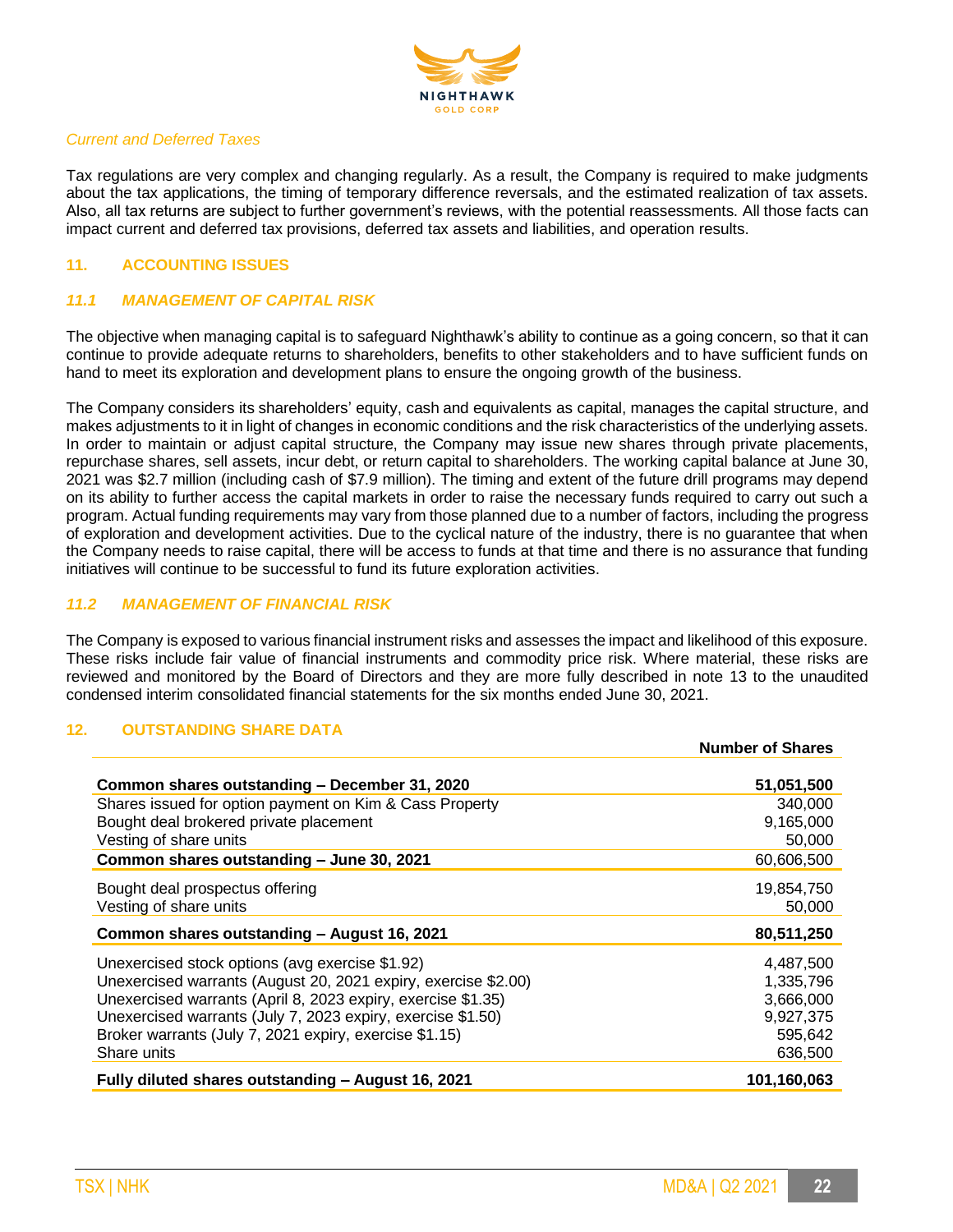

# *12.1 COMMON SHARES*

The Company has authorized share capital consisting of an unlimited number of common shares.

# *12.2 STOCK OPTIONS*

Nighthawk has a stock option plan (the "**Plan**") under which stock options may be granted to Directors, Officers, employees, consultants and consultant companies. The Plan: (i) provides that the number of common shares reserved for issuance, within a one year period, to any one optionee, shall not exceed 5% of the outstanding common shares; (ii) provides the maximum number of common shares reserved for issuance pursuant to options granted to insiders may not exceed 10%; (iii) and contains other provisions to ensure the Plan is compliant with stock exchange regulations. The options granted vest immediately or as otherwise determined by the Board of Directors.

During the six months ended June 30, 2021, 1,950,000 stock options were granted. The following stock options remained outstanding at June 30, 2021:

| <b>Grant date</b>           | <b>Options</b><br>outstanding | <b>Options</b><br>exercisable | <b>Exercise</b><br>price | <b>Weighted average</b><br>remaining life (Years) |
|-----------------------------|-------------------------------|-------------------------------|--------------------------|---------------------------------------------------|
| July 4, 2016 <sup>(a)</sup> | 90,000                        | 90,000                        | \$1.85                   | 0.1                                               |
| March 20, 2017              | 800,000                       | 800,000                       | \$4.00                   | 0.7                                               |
| September 19, 2018          | 761,000                       | 761,000                       | \$2.00                   | 2.2                                               |
| December 10, 2019           | 401.500                       | 401.500                       | \$2.10                   | 3.4                                               |
| October 5, 2020             | 75,000                        | 75,000                        | \$1.30                   | 4.2                                               |
| December 2, 2020            | 500,000                       | 125,000                       | \$1.26                   | 4.4                                               |
| January 1, 2021             | 250,000                       | 62.500                        | \$1.32                   | 4.5                                               |
| April 14, 2021              | 1,700,000                     | 566,667                       | \$1.17                   | 4.8                                               |
|                             | 4,577,500                     | 2,881,667                     | \$1.92                   | 3.4                                               |

(a) Subsequent to period end, 90,000 stock options having a weighted average exercise price of \$1.85 expired unexercised.

#### *12.3 SHARE UNIT PLAN*

The Share Unit Plan provides for the issuance of share units to employees, directors, officers, consultants, and management company employees of Nighthawk. Share units are units created by means of an entry on the books of Nighthawk representing the right to receive one common share (subject to adjustments) issued from treasury per share unit. The number of share units granted and any applicable vesting conditions are determined in the discretion of the Board of Directors (or a committee thereof) on the date of grant. In granting share units, the Board of Directors (or a committee thereof) may include other terms, conditions, and/or vesting criteria which are not inconsistent with the Share Unit Plan. Share units are settled by way of issuance of common shares from treasury as soon as practicable following the maturity date in accordance with the Share Unit Plan.

The Company granted 125,000 share units during the six months ended June 30, 2021. Compensation for the six months ended June 30, 2021 with respect to share units was \$215,223 (six months ended June 30, 2020 - \$100,222) and was recorded as stock-based compensation in the statement of loss and comprehensive loss.

As at June 30, 2021, there were 686,500 share units outstanding (June 30, 2020 – 286,500).

## **13. OTHER INFORMATION**

#### *13.1 CONTRACTUAL COMMITMENTS*

Nighthawk does not have any commitments for material exploration expenditures, although it may acquire other properties and enter into other joint venture agreements in accordance with its business plan.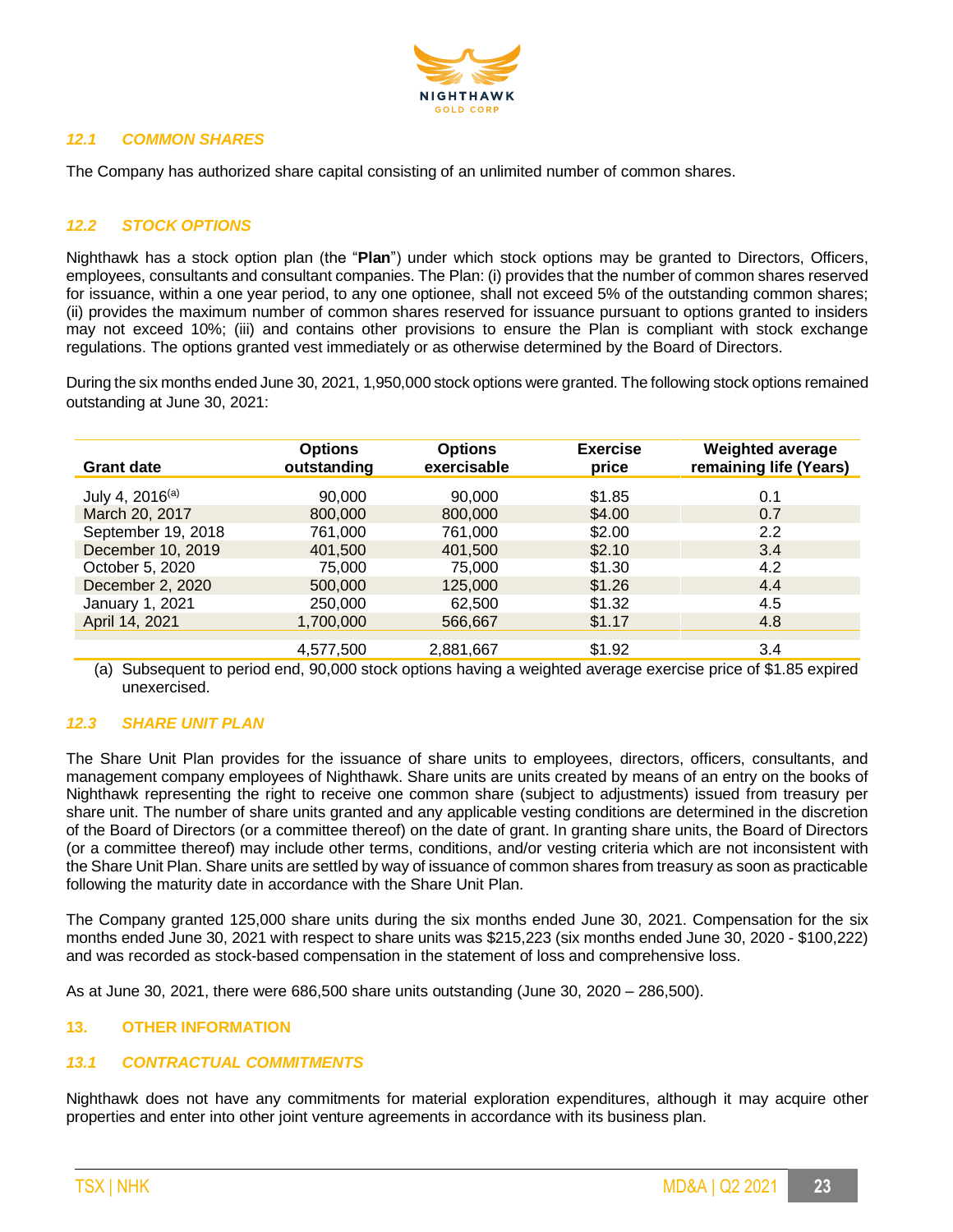

Nighthawk committed to perform reclamation services on three other sites within the Indin Lake Gold Property land package which are the responsibility of AANDC, being the Diversified, Chalco Lake, and Spider Lake sites. In consideration for the conveyance of the Colomac claims and leases, the Company committed to perform reclamation services on three other sites within the Indin Lake Gold Property land package which are the responsibility of AANDC, as further described in Section 2.1 – Acquisitions. At June 30, 2021, the remaining service obligation was \$3.0 million. At any time, the Company may terminate its service obligation but as a consequence would relinquish any amount of the Colomac GIC still being held as security against the Colomac LOC's at that time.

Upon acquisition of the Damoti, the Damoti Reclamation Obligation existed. At the time of acquisition, the estimated cost of the Damoti Reclamation Obligation could not be reliably measured. Nighthawk has since carried out environmental assessments using a third party specialist and estimated the cost of the Damoti Reclamation Obligation to be \$0.4 million. The Company posted two irrevocable standby letters of credit with a Canadian chartered bank in the amount of \$0.5 million to provide security under its land use permit and water access licence for the Damoti Reclamation Obligation as well as with respect to its exploration activities relating to the Indin Lake Gold Property.

As of June 30, 2021, the Company had \$0.4 million of flow-through expenditure obligations.

## *13.2 SUBSEQUENT EVENTS*

Subsequent to period end on July 7, 2021, the Company completed a \$27 million prospectus offering on a bought deal basis. See Section 1 – Description of Business for further details.

## *13.3 DISCLOSURE CONTROLS AND PROCEDURES*

The Chief Executive Officer and Chief Financial Officer have evaluated the effectiveness of the design and operation of disclosure controls and procedures as of June 30, 2021. Based on this evaluation, the Chief Executive Officer and Chief Financial Officer have concluded that disclosure controls and procedures are effective to ensure that information required to be disclosed in reports filed or submitted under Canadian securities legislation are reported within the time periods specified in those rules.

#### *13.4 INTERNAL CONTROL OVER FINANCIAL REPORTING*

The Chief Executive Officer and Chief Financial Officer are responsible for establishing and maintaining adequate internal control over financial reporting. Under the supervision of the Chief Financial Officer, internal control over financial reporting is a process designed to provide reasonable assurance regarding the reliability of financial reporting and the preparation of financial statements for external purposes in accordance with IFRS. There has been no change in internal control procedures during the six months ended June 30, 2021 that would materially affect, or reasonably likely to materially affect, the internal control over financial reporting.

# *13.5 LIMITATIONS OF CONTROLS AND PROCEDURES*

The Chief Executive Officer and Chief Financial Officer believe that any disclosure controls and procedures or internal controls over financial reporting, no matter how well conceived and operated, can provide only reasonable, not absolute, assurance that the objectives of the control system are met. Further, the design of a control system must reflect the fact that there are resource constraints, and the benefits of controls must be considered relative to their costs. Because of the inherent limitations in all control systems, they cannot provide absolute assurance that all control issues and instances of fraud, if any, within the Company have been prevented or detected. These inherent limitations include the realities that judgments in decision making can be faulty, and that breakdowns can occur because of simple error or mistake. Additionally, controls can be circumvented by the individual acts of some persons, by collusion of two or more people, or by unauthorized override of the control. The design of any systems of controls also is based in part upon certain assumptions about the likelihood of future events, and there can be no assurance that any design will succeed in achieving its stated goals under all potential future conditions. Accordingly, because of the inherent limitations in a cost effective control system, misstatements due to error or fraud may occur and not be detected.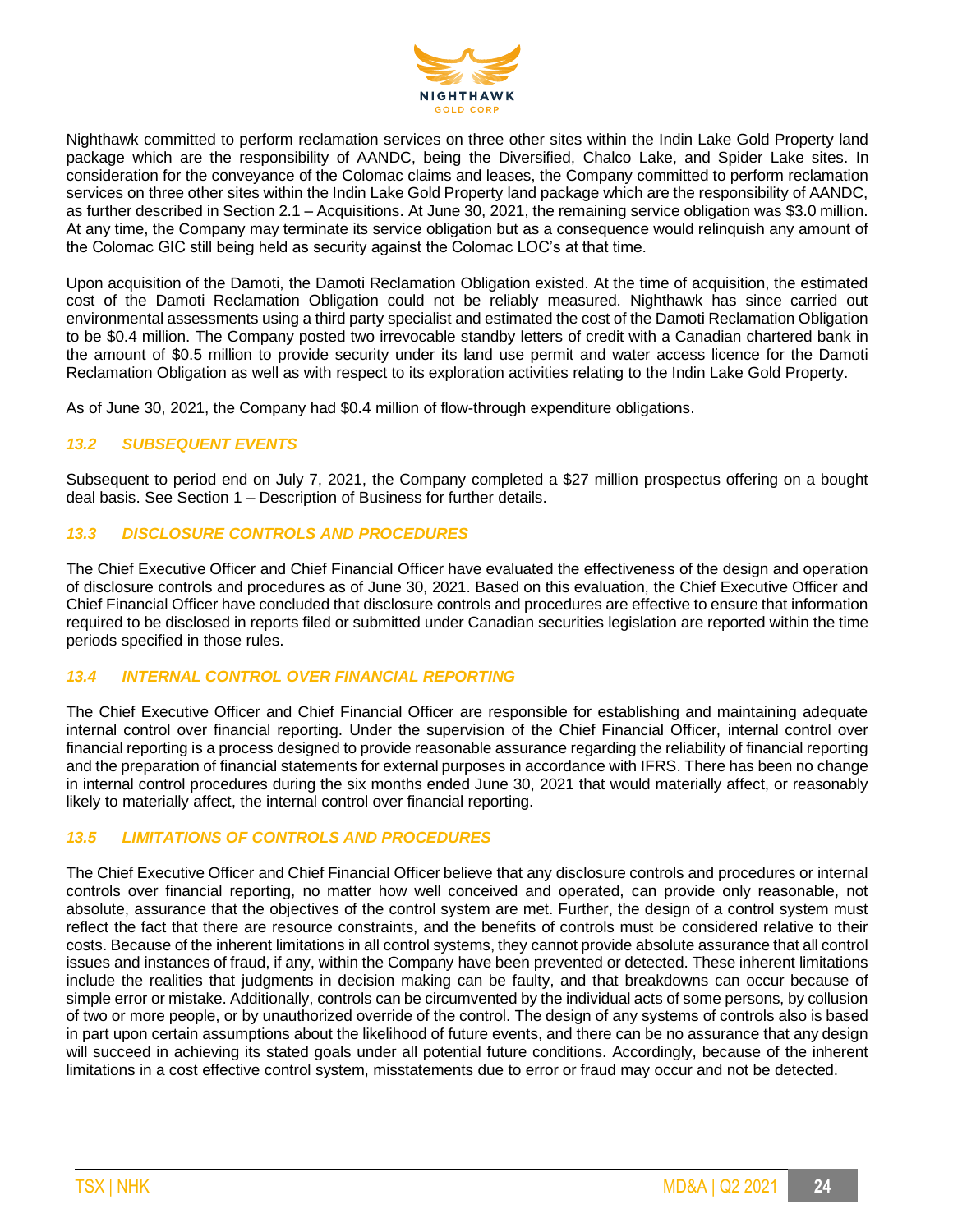

## *13.6 RELATED PARTY TRANSACTIONS*

Transactions for the six months ended June 30, 2021 are disclosed and explained in note 11 to the condensed interim unaudited consolidated financial statements which accompanies this MD&A.

During the six months ended June 30, 2021, Nighthawk paid geological consulting fees of \$22,550 (six months ended June 30, 2020 - \$108,000) to Byron Geological Inc., a company controlled by Dr. Michael Byron, the former Chief Executive Officer and a Director of Nighthawk. At June 30, 2021, the balance owed was \$nil (December 31, 2020 - \$nil).

During the six months ended June 30, 2021, Nighthawk paid financial consulting fees of \$nil (six months ended June 30, 2020 - \$54,000) to 2245448 Ontario Inc., a company controlled by Michael Leskovec, the Chief Financial Officer of Nighthawk. At June 30, 2021, the balance owed was \$nil (December 31, 2020 - \$nil).

During the six months ended June 30, 2021, the Company paid rent and office costs of \$nil (six months ended June 30, 2020 - \$32,762) to 1249687 Ontario Ltd., a company controlled by Brent Peters, a former director of the Company. At June 30, 2021, the balance owed was \$nil (December 31, 2020 - \$nil).

During the six months ended June 30, 2021, the Company paid rent and office costs of \$30,114 (six months ended June 30, 2020 - \$nil) to 2756189 Ontario Inc., a company controlled by Northfield Capital Corporation, a shareholder of Nighthawk and a company with a common director (Morris Prychidny) and officer (Michael Leskovec). At June 30, 2021, the balance owed was \$nil (December 31, 2020 - \$nil).

## *13.7 RISK FACTORS*

Nighthawk is in the exploration stage and is subject to the risks and challenges similar to other companies in a comparable stage. Other than the risks relating to reliance on financing previously discussed, as well as those discussed elsewhere in this MD&A, the Company is subject to a number of risks and uncertainties which are not discussed in this MD&A. To properly understand such risks, readers are directed to the Company's AIF for the year ended December 31, 2020 under the heading "Risk Factors", which is incorporated by reference into this MD&A. The AIF is available on SEDAR [\(www.sedar.com\)](http://www.sedar.com/).

#### *13.8 CORPORATE GOVERNANCE*

The Board of Directors follow corporate governance policies to ensure transparency and accountability to shareholders. The Audit Committee fulfills its role of ensuring the integrity of the reported information through its review of the interim and audited annual consolidated financial statements prior to their submission to the Board of Directors for approval.

#### *13.9 ADDITIONAL INFORMATION*

Additional information regarding the Company, including the AIF for the fiscal year ended December 31, 2020, can be found at [www.nighthawkgold.com](http://www.nighthawkgold.com/) and [www.sedar.com.](http://www.sedar.com/)

## *13.10 FORWARD-LOOKING INFORMATION*

This report may contain "forward-looking information" within the meaning of applicable Canadian securities legislation. Forward-looking information including predictions, projections and forecasts, includes, but is not limited to, information with respect to the Company's continued exploration programs (including size and budget) and the ability to advance targets and conduct enough drilling to produce NI 43-101 compliant resource estimates, and the timing and results thereof; the ability to conduct additional metallurgical test-work and the timing and results thereof; the ability to raise the necessary capital on acceptable terms in order to conduct exploration programs including mapping, prospecting and drilling activities and identify new targets in future years, as well as any intention to expand these programs in the future.

This report may contain forward-looking statements. Forward-looking statements include, but are not limited to, statements with respect to information with respect to Nighthawk's financings, the return and timing of return of the